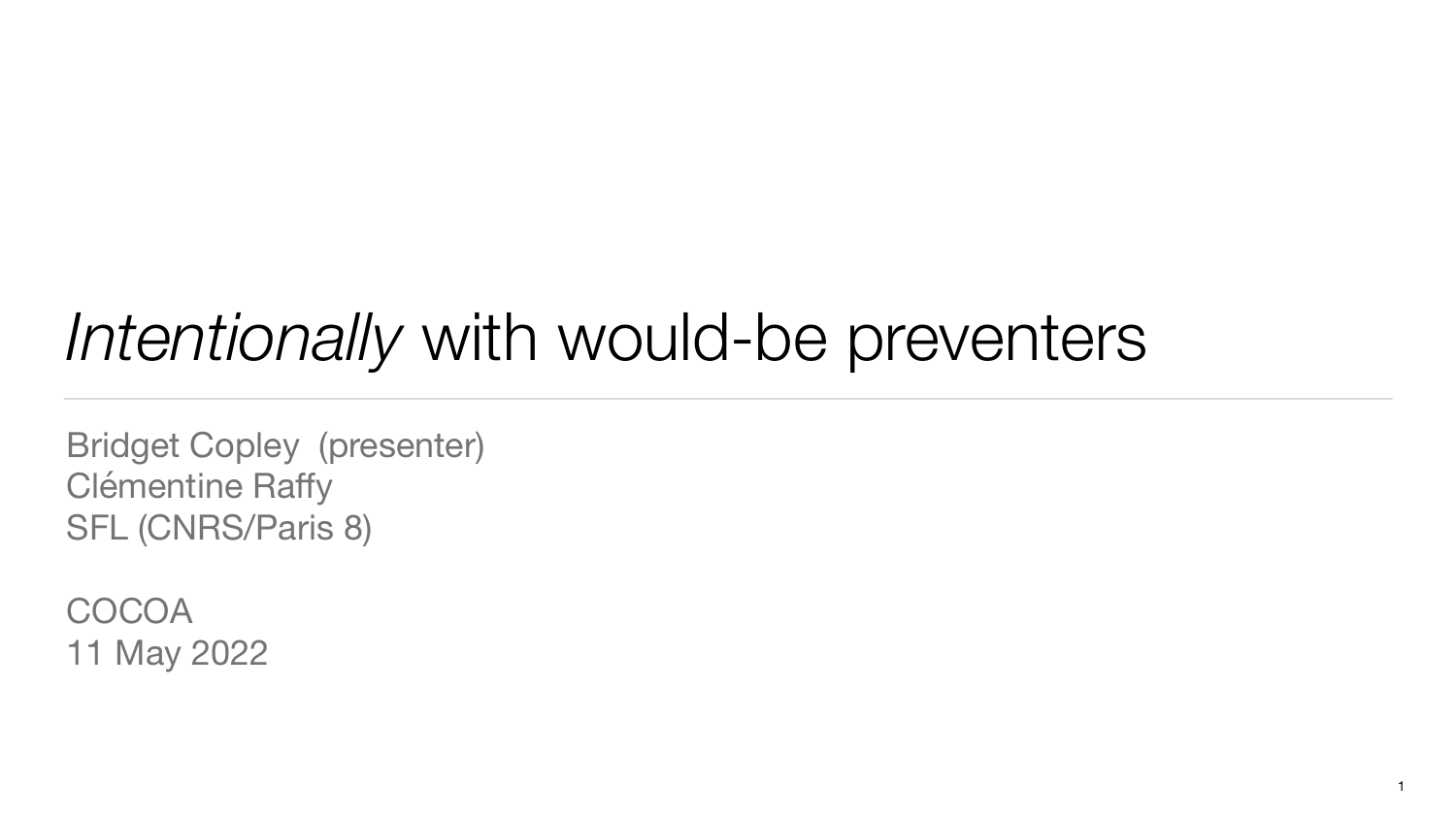## Co-author



2

Clémentine Raffy SFL (CNRS/Paris 8) 2021 PhD dissertation: *Letting in Romance* Paris 8/Univ. zu Köln

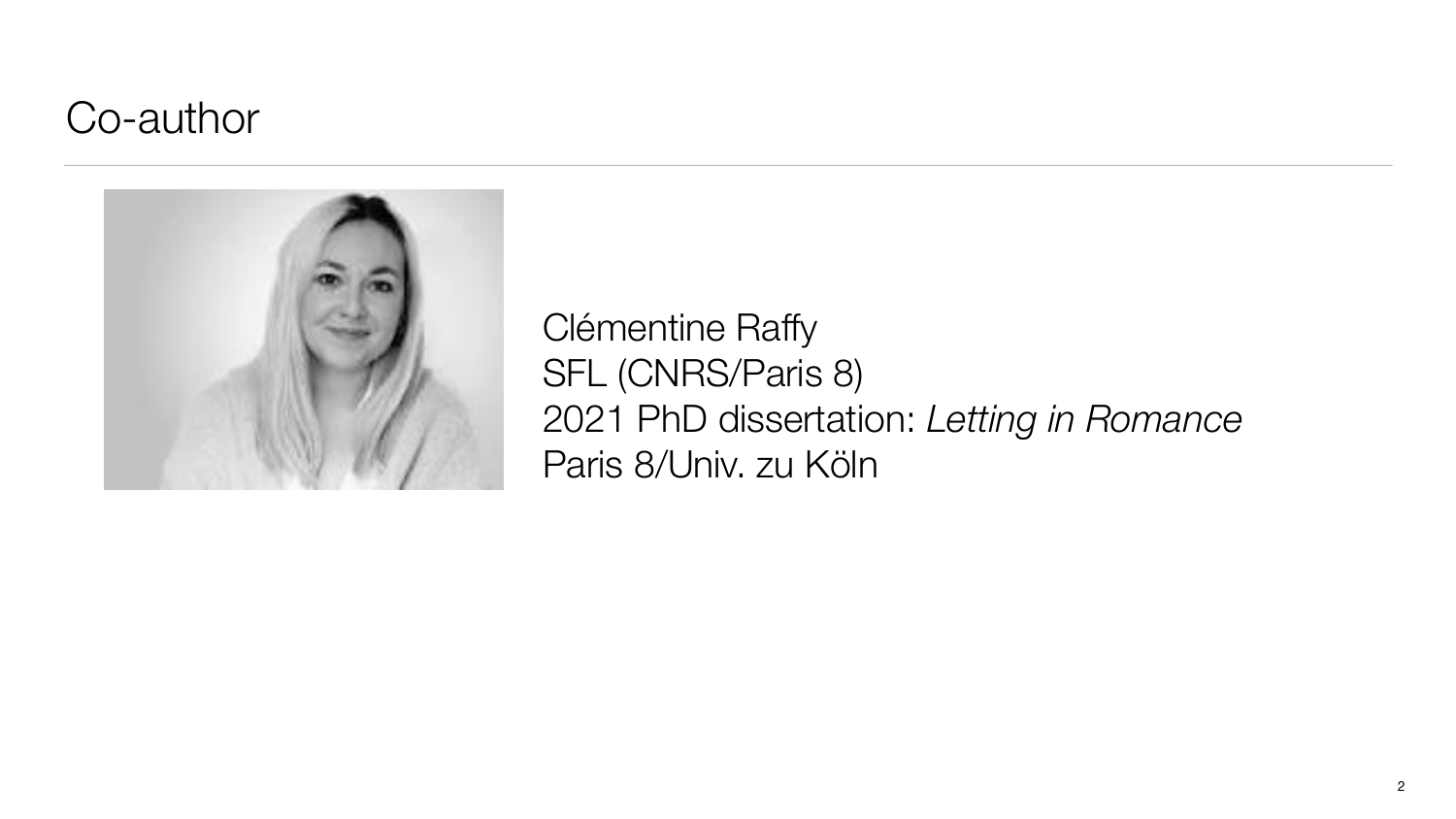# What does it mean to do something *intentionally*?

3

(1) a. Did the CEO intentionally *help* the environment? "No" b. Did the CEO intentionally *harm* the environment? "Yes"

#### Knobe Effect (Knobe 2003) / Side-effect Effect





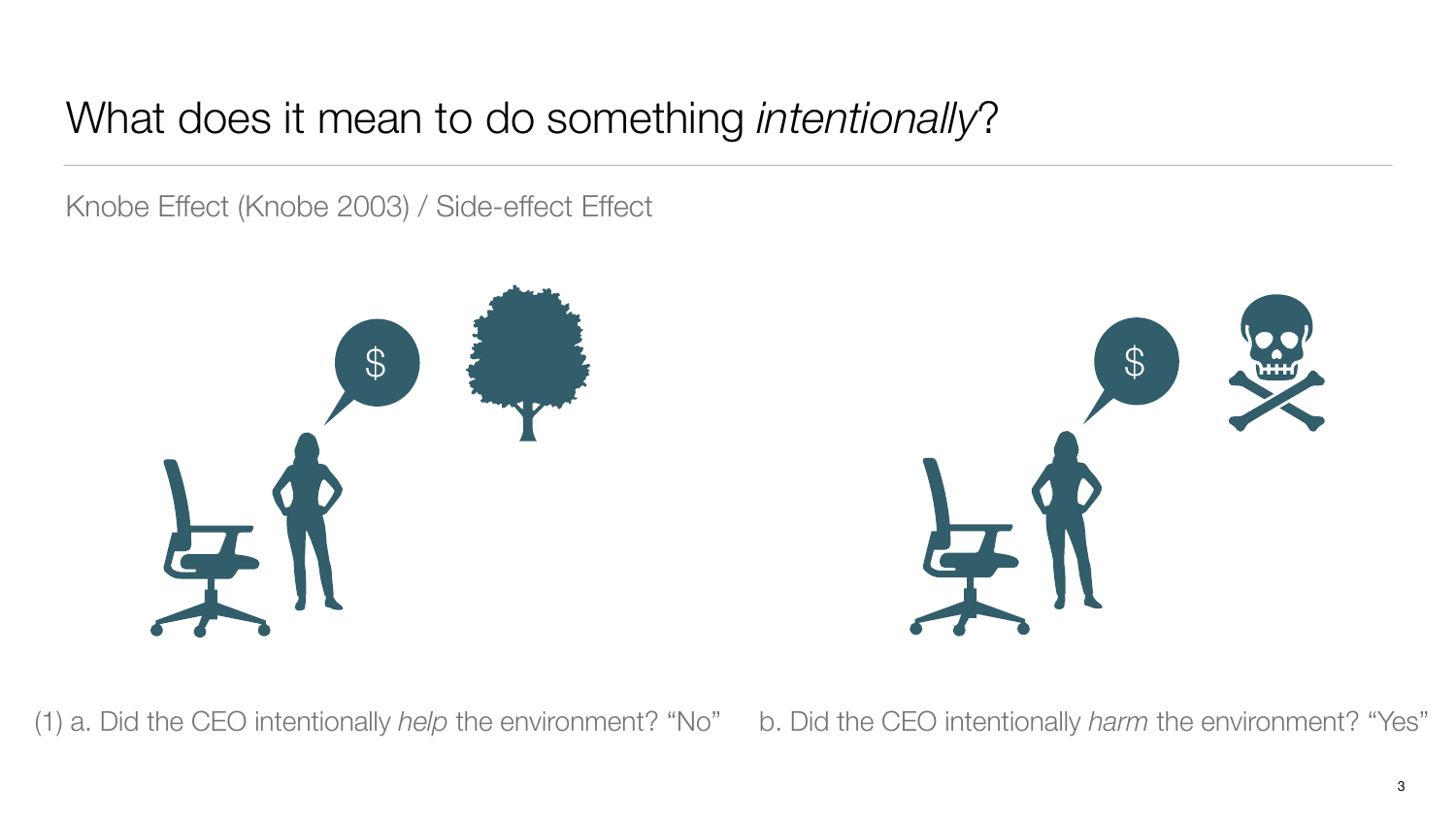# What ingredients matter for this effect?



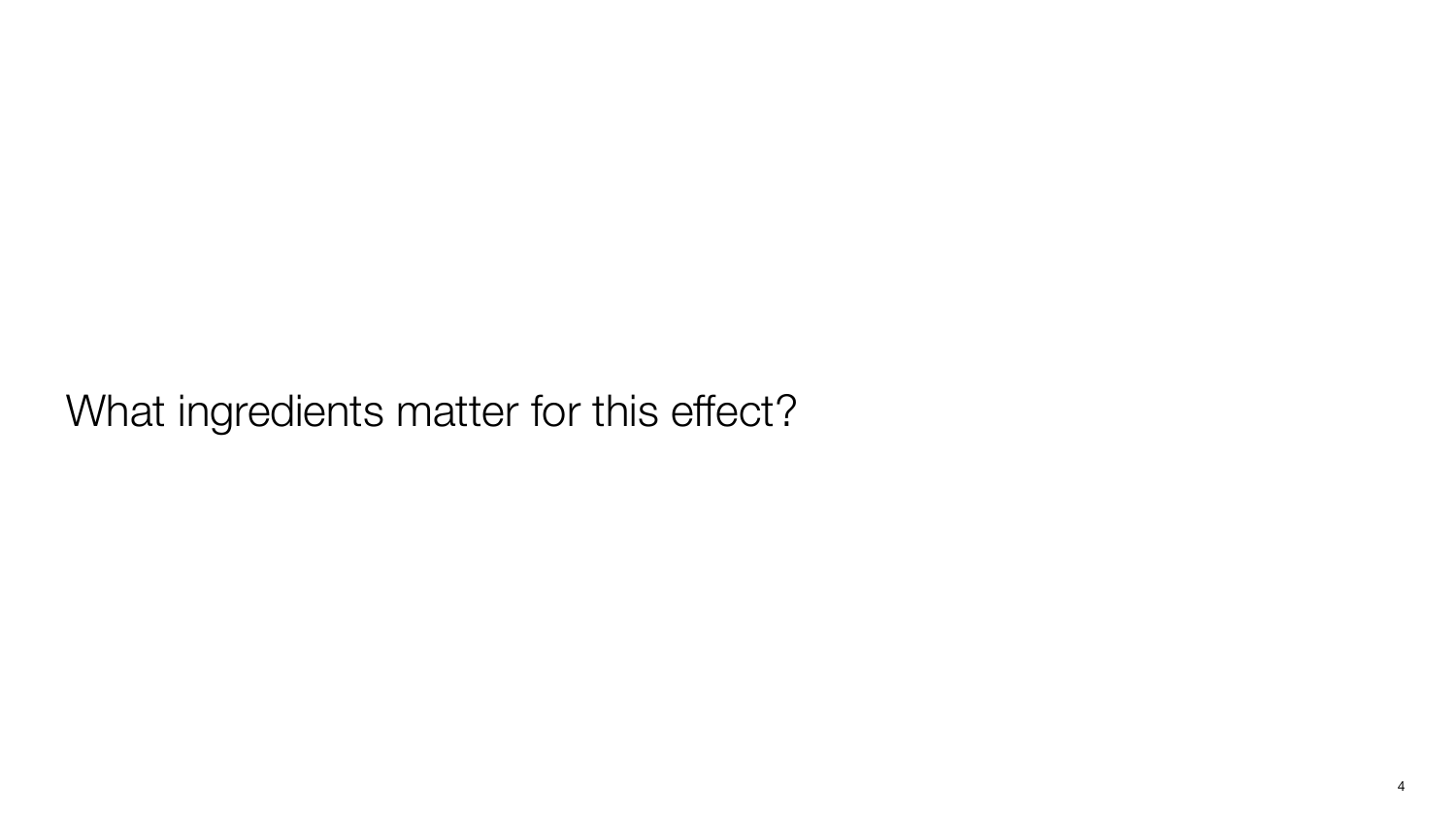# Norms matter

- the environment and bad to harm the environment.
- …)
- (Knobe & Petit 2009: not just *intentionally* but other "pro-attitudes")
- … much discussion in the literature elided here!

• The only difference between these conditions seems to be that is good to help

• Judgments about *intentionally* are affected by moral judgments (Knobe 2003,

5

• norms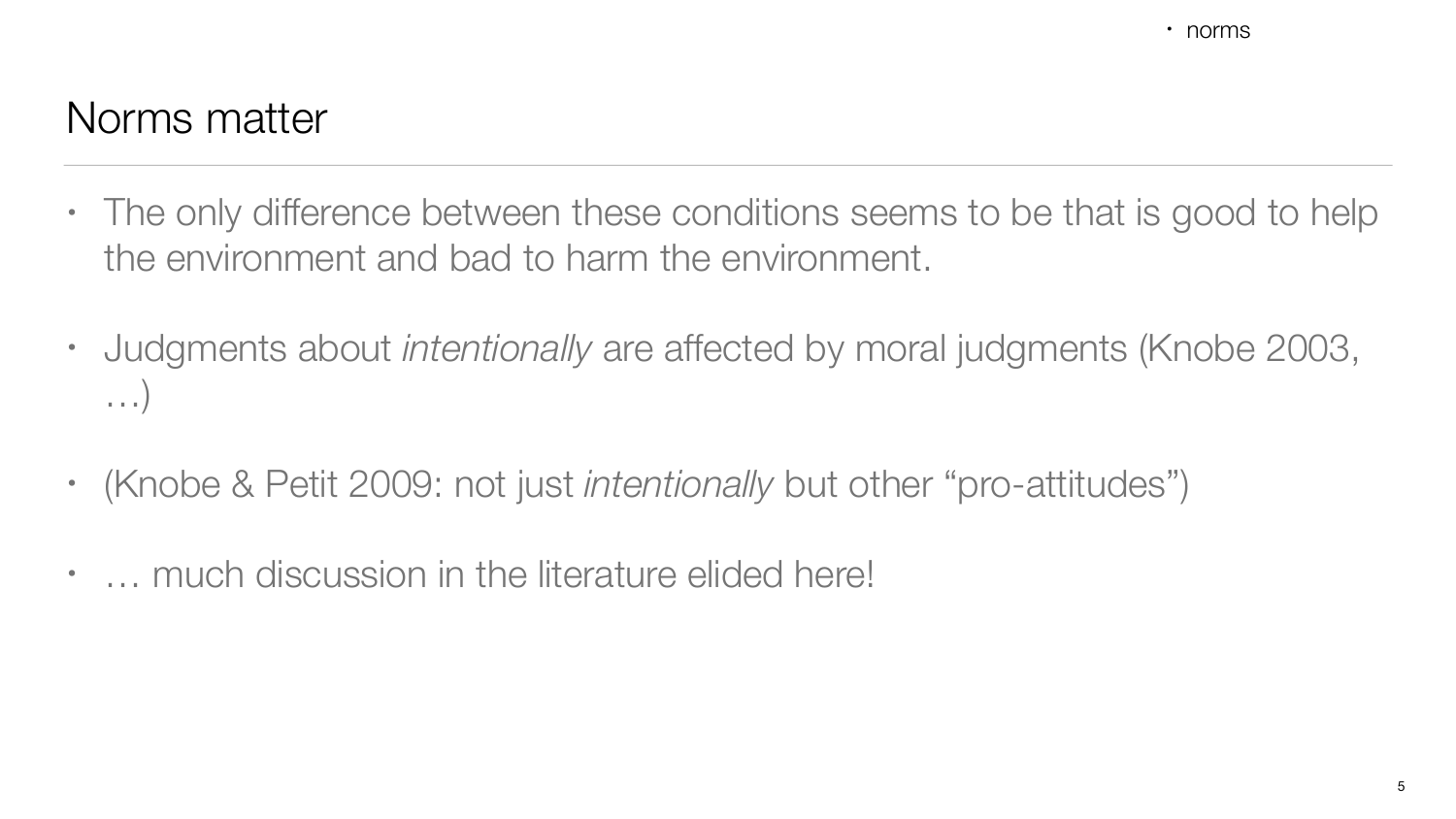# Would-be prevention (McGrath 2005, Raffy 2021) matters

- (2) a. ??Le PDG a laissé les employés améliorer l'environnement. the chairman AUX let the employees better the-environment 'The chairman let the employees help the environment.'
	- b. Le PDG a laissé les employés nuire à l'environnement. the chairman AUX let the employees harm to the-environment 'The chairman let the employees harm the environment.'
- (3) a. My wheelchair lets me get out and about. Raffy 2021 b. ??#Mon fauteuil roulant me laisse me balader. my chair rolling REFL let REFL stroll.INF 'My wheelchair lets me get out and about.'

- norms
- would-be prevention

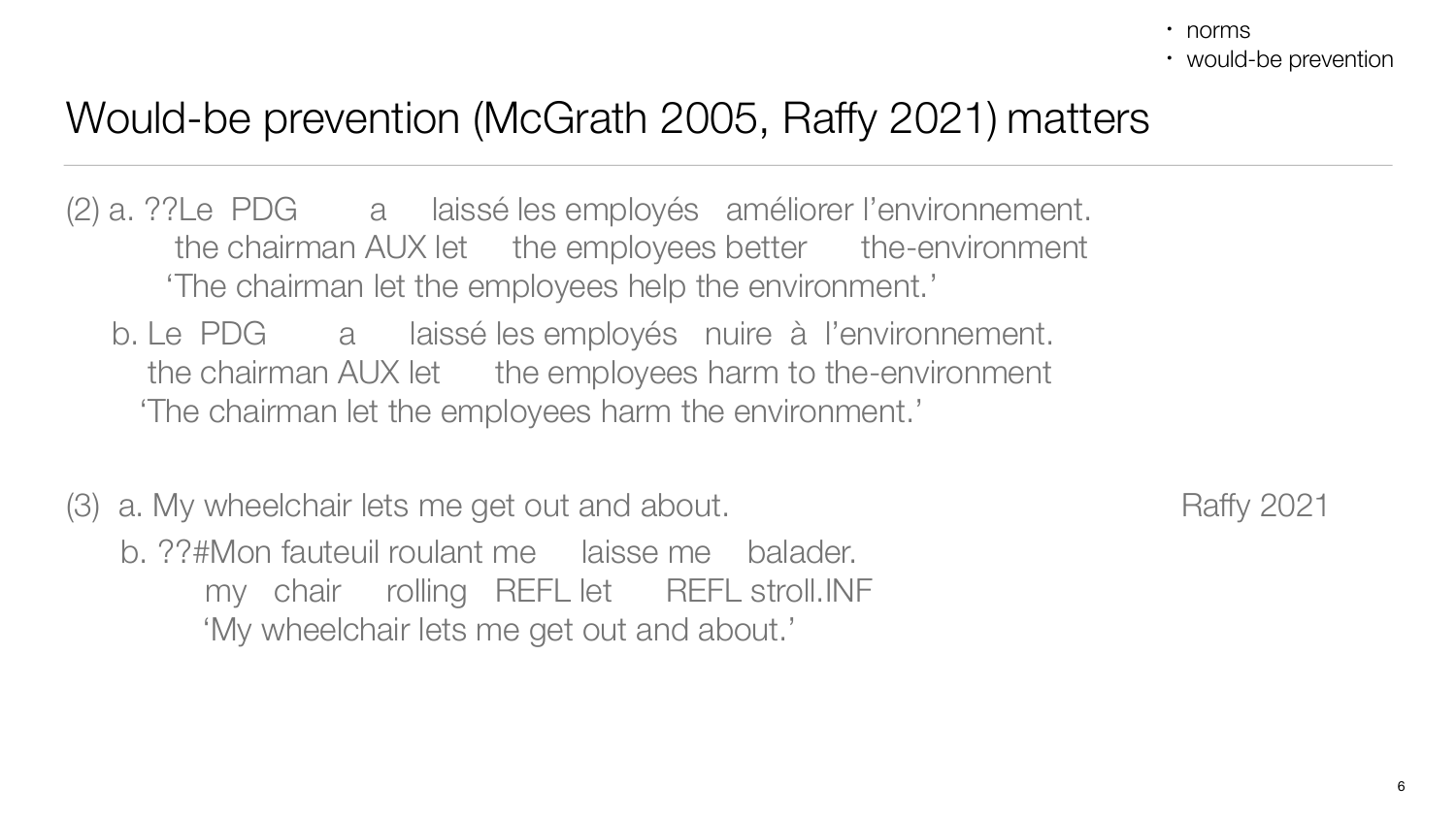# Ingredients for would-be prevention

- Animate would-be preventer =? entity with free will
	- Indeterminacy
	- Autonomy

- norms
- would-be prevention
	- indeterminacy
	- autonomy

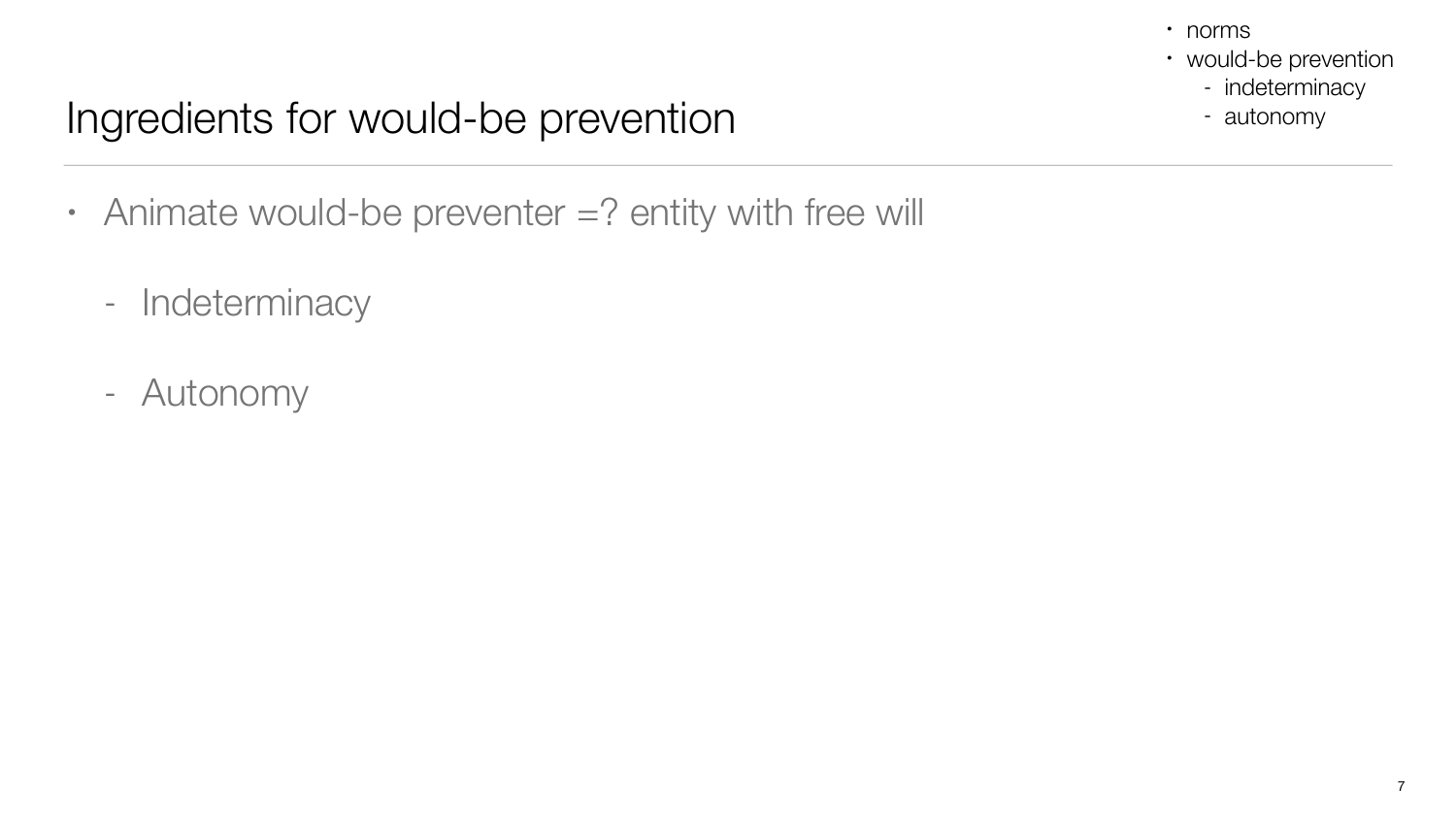# Causal models

- norms
- would-be prevention
	- indeterminacy
	- autonomy

- Causal models represent the structure that causation gives to our conception of the world.
- Each node is a variable that can have different values.
- An arrow from A to B represents that the value of B is dependent on, or "listens to" the value of B and that this dependency is causal. Absence of an arrow means the two variables are causally independent of each other.
- The dependencies are represented by functions.
- A gentle introduction: Pearl & Mackenzie 2018
- Indeterminacy and autonomy are easy to model

W: whether there is water in the sink D: whether the water drains P: whether there is a plug in the sink







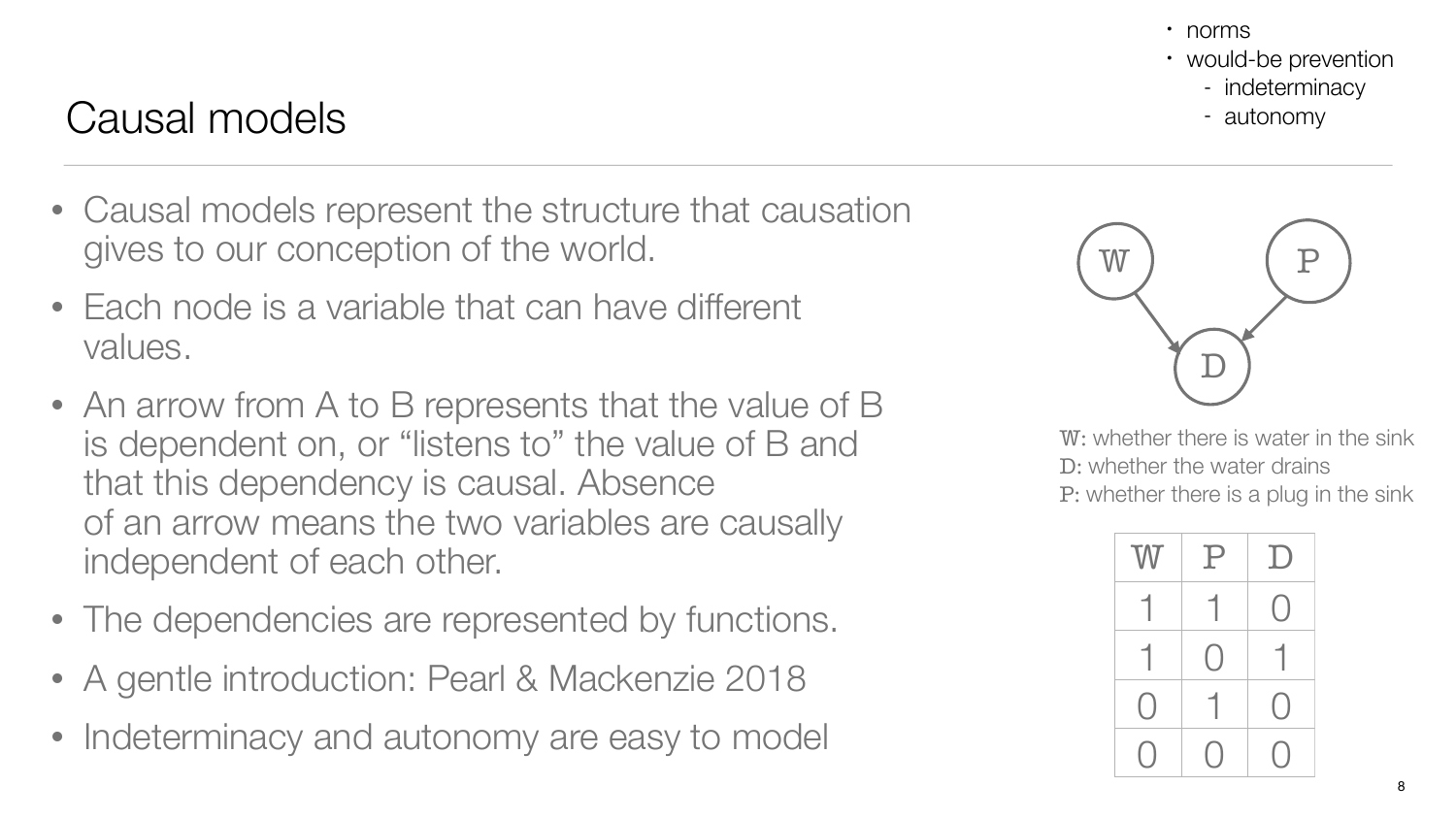# A causal model for the Knobe / side-effect effect

• Sloman et al. 2012 (drawing on Malle and Knobe 1997)



- norms
- would-be prevention
	- indeterminacy
	- autonomy





They use Bayesian reasoning on this model, modeling judgments of the intentionality of an action to achieve an outcome as the probability that the outcome was desired given what is known at the time of judgment.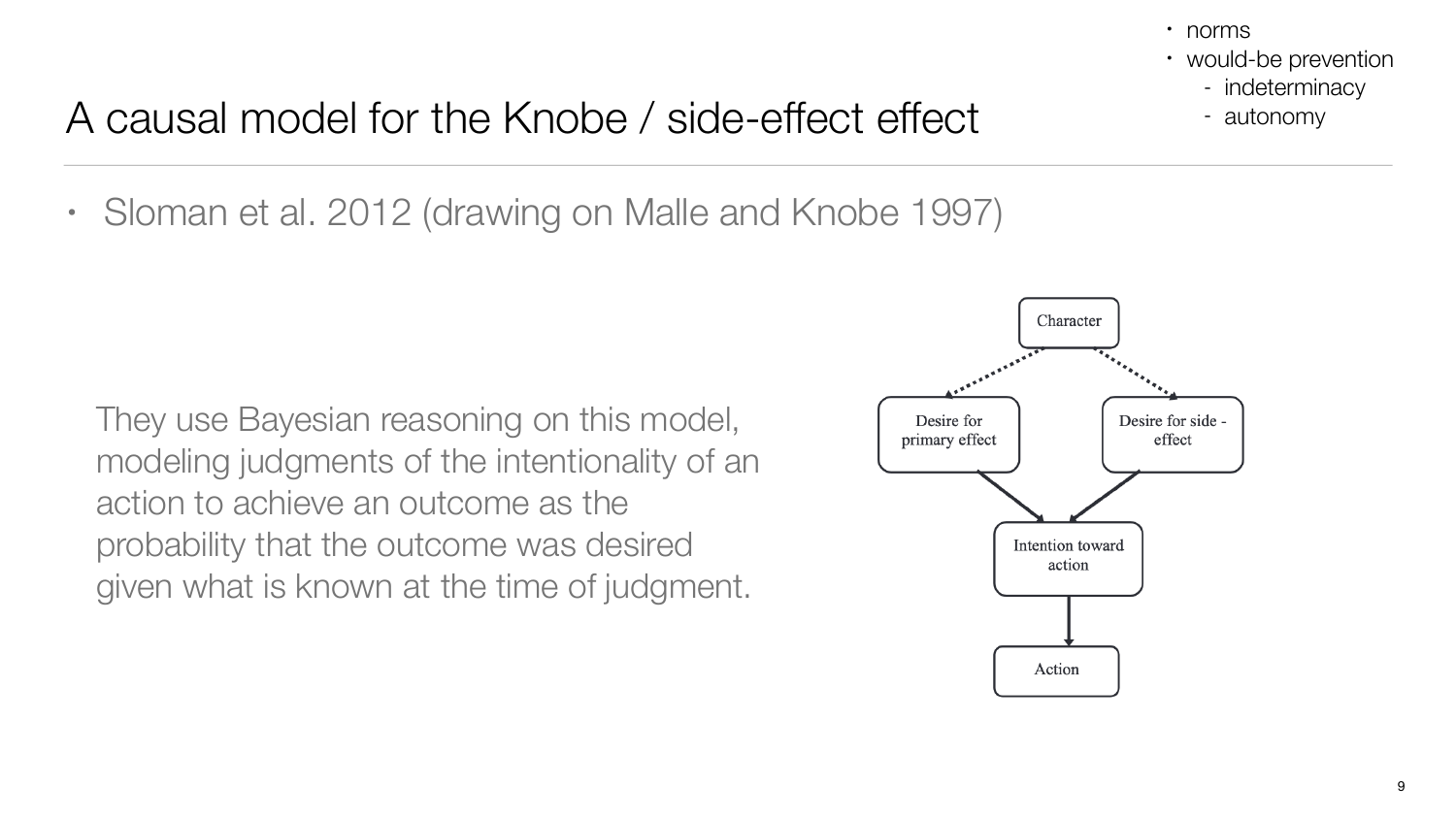# But! Compositionality matters (to semanticists, anyway)

- We need to say what *intentionally* means.
- Compositionality: The meaning of *x intentionally p* should come from the meanings of *x, intentionally,* and *p*
- These meanings relate to truth values, not probabilities.
- So we need to be able to explain the meaning of *x intentionally p* without recourse to Bayesian reasoning.

- norms
- would-be prevention
	- indeterminacy
	- autonomy
- compositionality

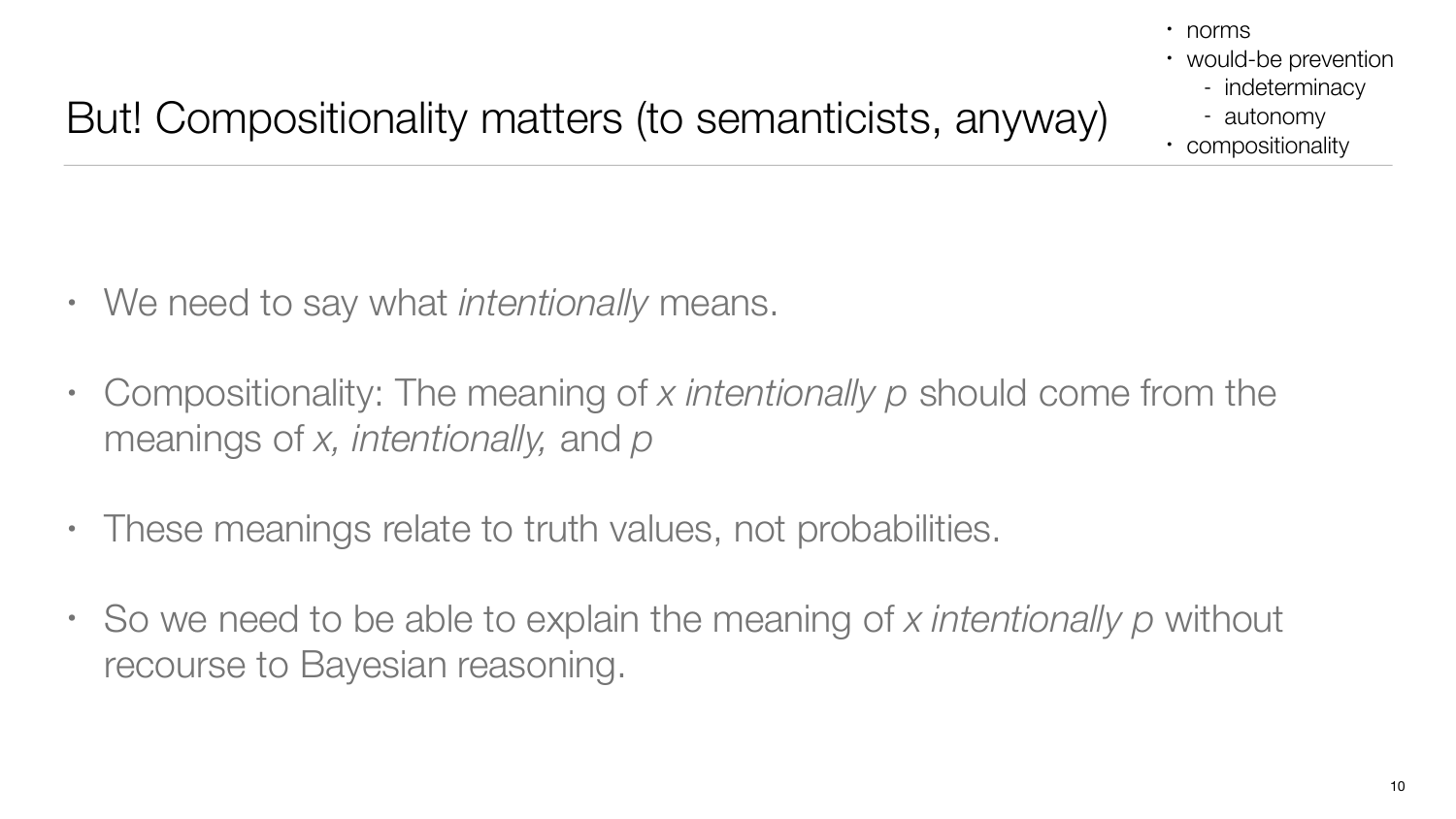# Compositional meaning for *intentionally*



contributed by intentionally



contributed by rest of sentence

#### at-issue meaning not-at-issue meaning

 $(+$  D<sub>@p</sub> = 1)  $(+$  agent = would-be preventer)



- norms
- would-be prevention
	- indeterminacy
	- autonomy
- compositionality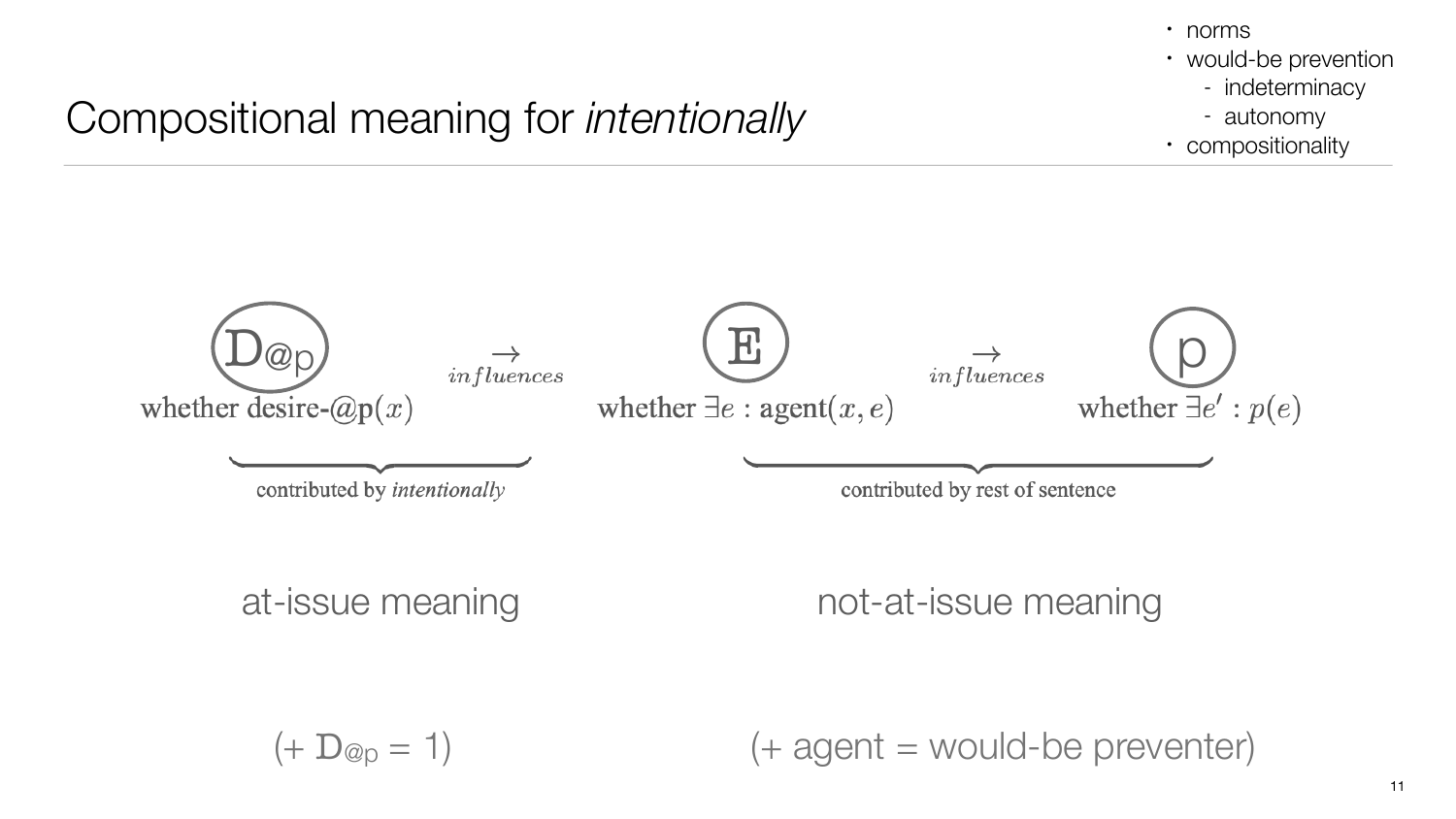# A different kind of causal model: Indeterminacy through **competition**

- What if each arrow were merely a defeasible "proposal", with its own (*local*) function? This makes causal models a bit like force dynamic diagrams.
- Each arrow function needs to obey *local listening*
- Arrow functions *compete*, if need be, to determine the value of the node their arrows point at





- norms
- would-be prevention
	- indeterminacy
	- autonomy
- compositionality

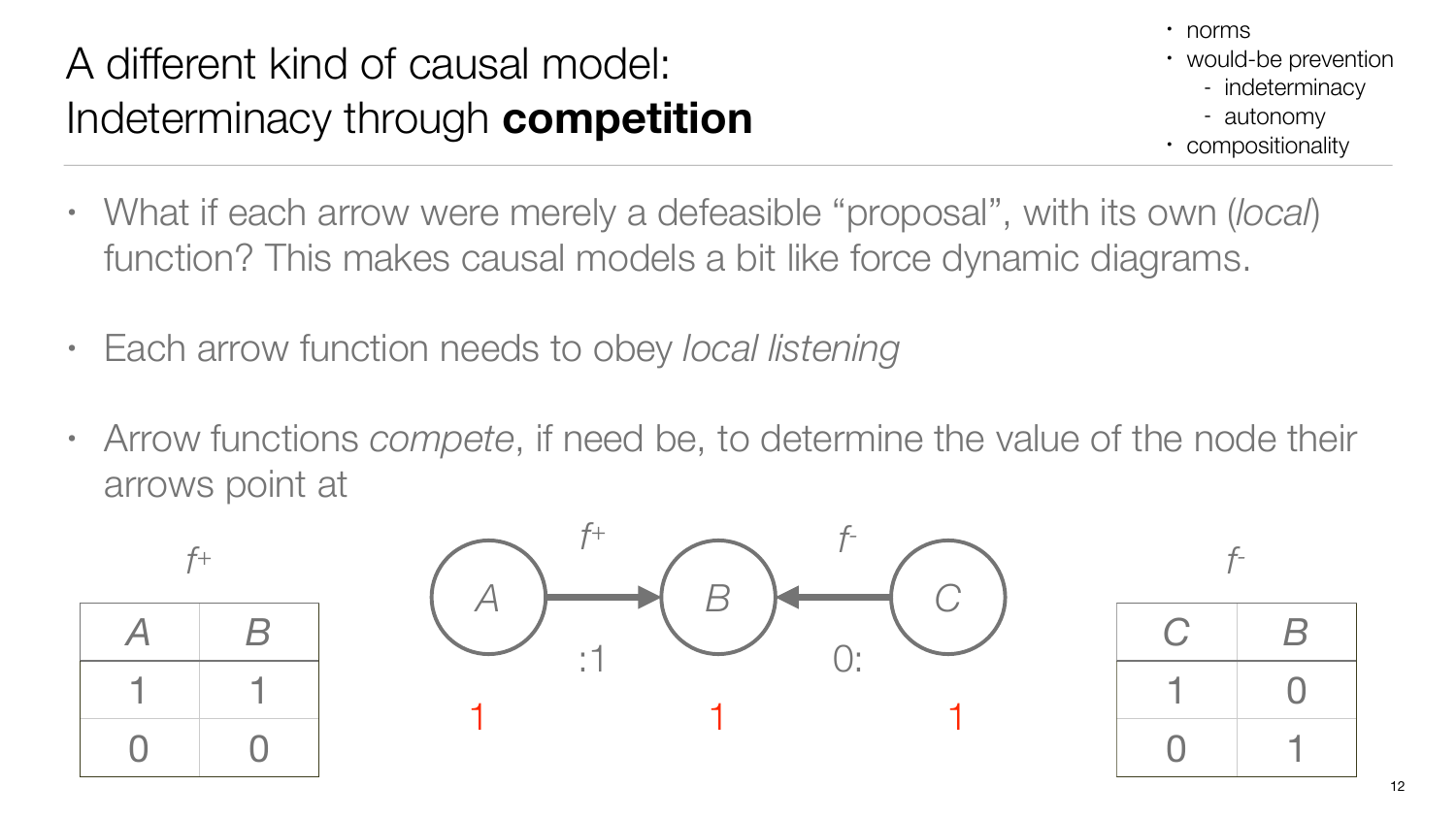# A different kind of causal model: Indeterminacy through **competition**

- What if each arrow were merely a defeasible "proposal", with its own (*local*) function? This makes causal models a bit like force dynamic diagrams.
- Each arrow function needs to obey *local listening*
- Arrow functions compete, if need be, to determine the value of the node their arrows point at





- norms
- would-be prevention
	- indeterminacy
	- autonomy
- compositionality

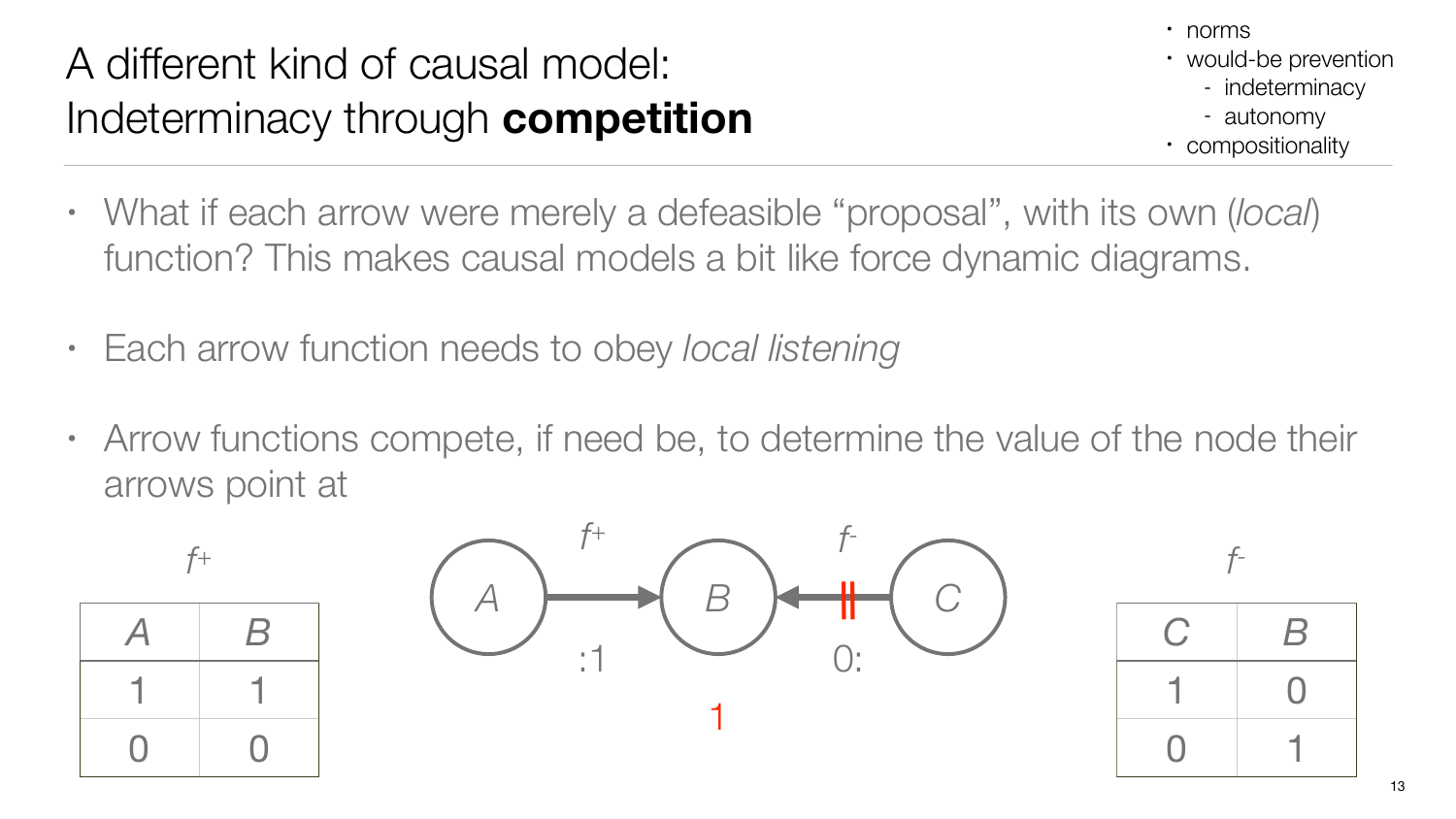## Possible values

- Truth values 0 and 1
- A third value, only for nodes that represent desires: *indifferent*
- Disjunctive values, e.g. "0 v 1" or "0 v indifferent v 1" : independence

- norms
- would-be prevention
	- indeterminacy
	- autonomy
- compositionality

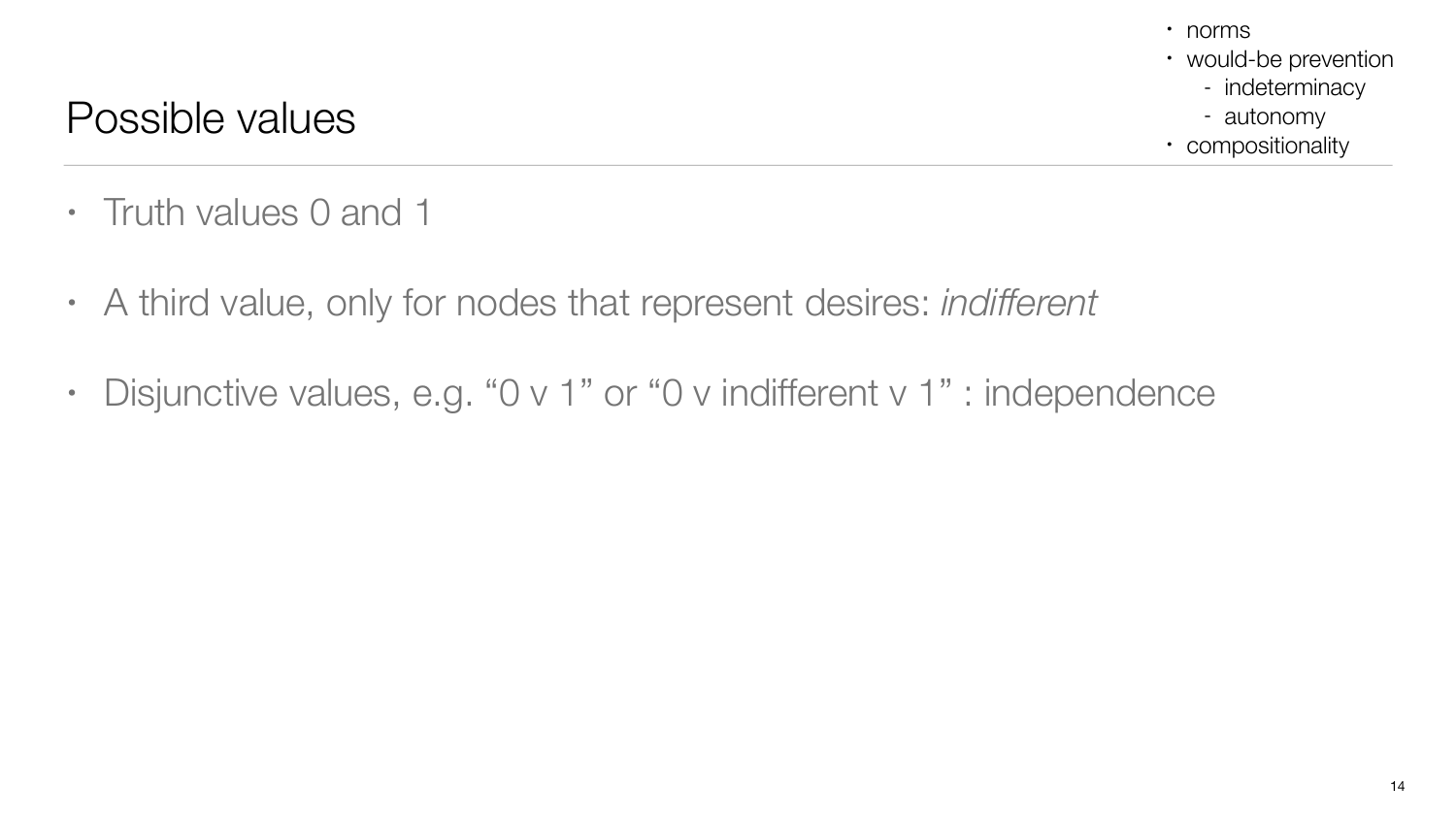## Nodes

- Events/states of various kinds
- Desires
- Norms: *ideals* and *rules*

- norms
- would-be prevention
	- indeterminacy
	- autonomy
- compositionality

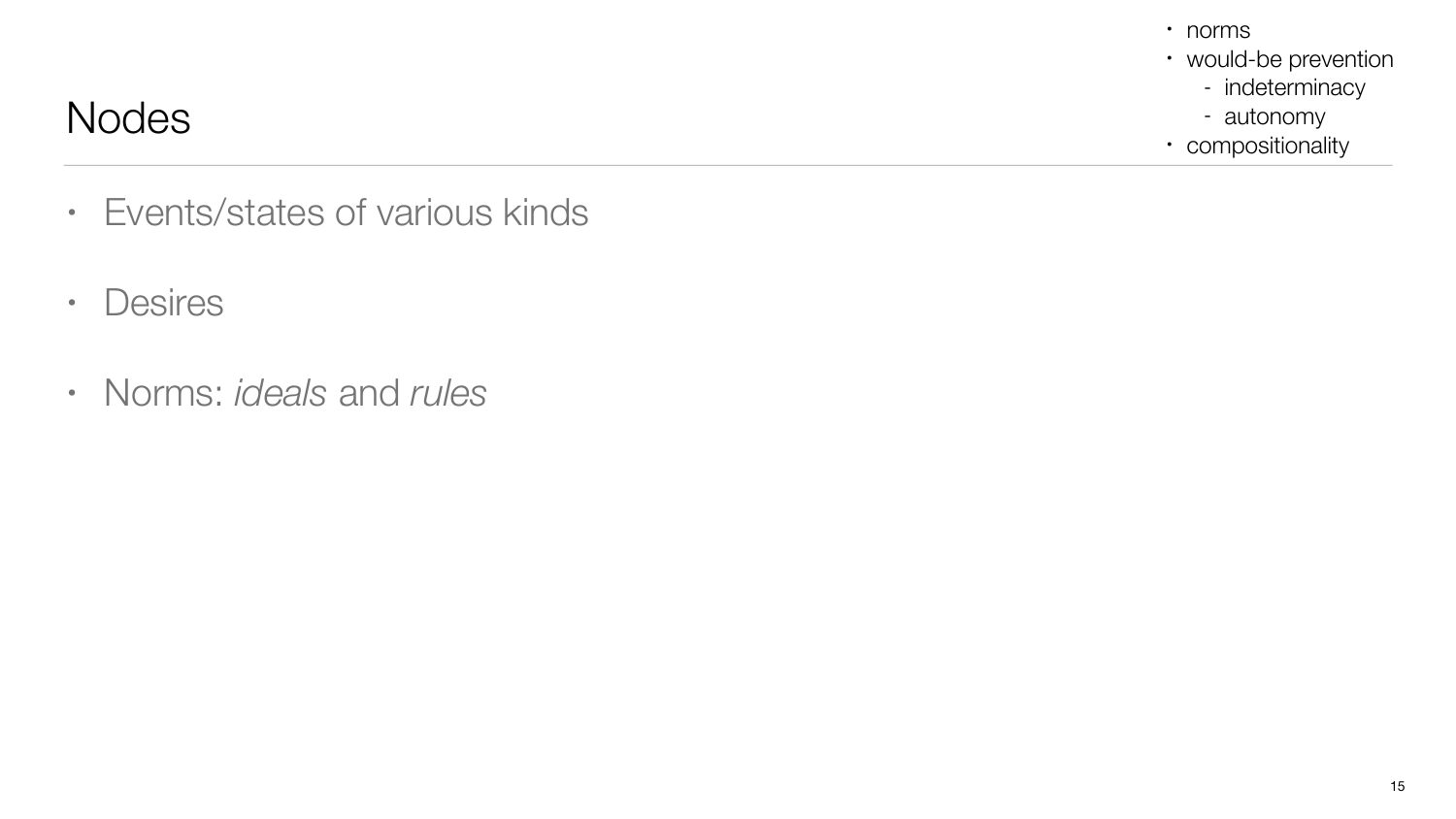# Functions for ideals and rules

• How do *ideals* and *rules* influence one's desire for *p*?



| Trule: | $p = rule$ | desire p       |
|--------|------------|----------------|
|        |            |                |
|        |            | 0 v indiff y 1 |



| f <sub>ideal</sub> : | $p = ideal$ | desire p       | le. |
|----------------------|-------------|----------------|-----|
|                      |             | 1 v indiff     |     |
|                      |             | 0 v indiff y 1 |     |

- norms
- would-be prevention
	- indeterminacy
	- autonomy
- compositionality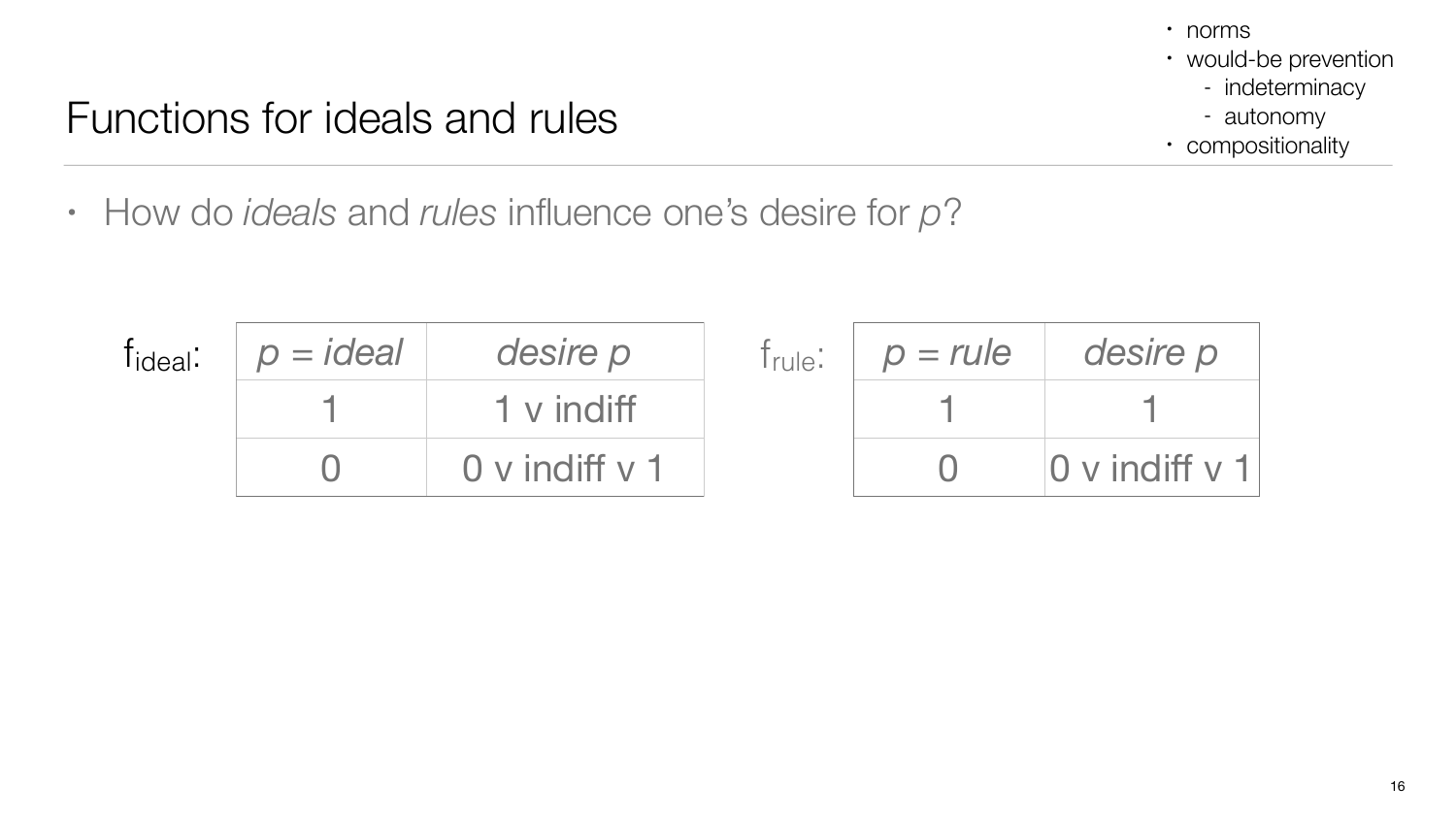# Functions for ideals and rules

• How do *ideals* and *rules* influence one's desire for *p*?

| Tideal: | $p = ideal$ | desire p       | $\mathsf{true}$ : | $p = rule$ | desire p              |
|---------|-------------|----------------|-------------------|------------|-----------------------|
|         |             | 1 v indiff     |                   |            |                       |
|         |             | 0 v indiff v 1 |                   |            | $ 0$ v indiff v 1 $ $ |

| also f <sub>rule</sub> : $\sim p = rule$ desire $\sim p$ |                             |
|----------------------------------------------------------|-----------------------------|
|                                                          |                             |
|                                                          | $ 0 \vee  $ indiff $\vee$ 1 |



- norms
- would-be prevention
	- indeterminacy
	- autonomy
- compositionality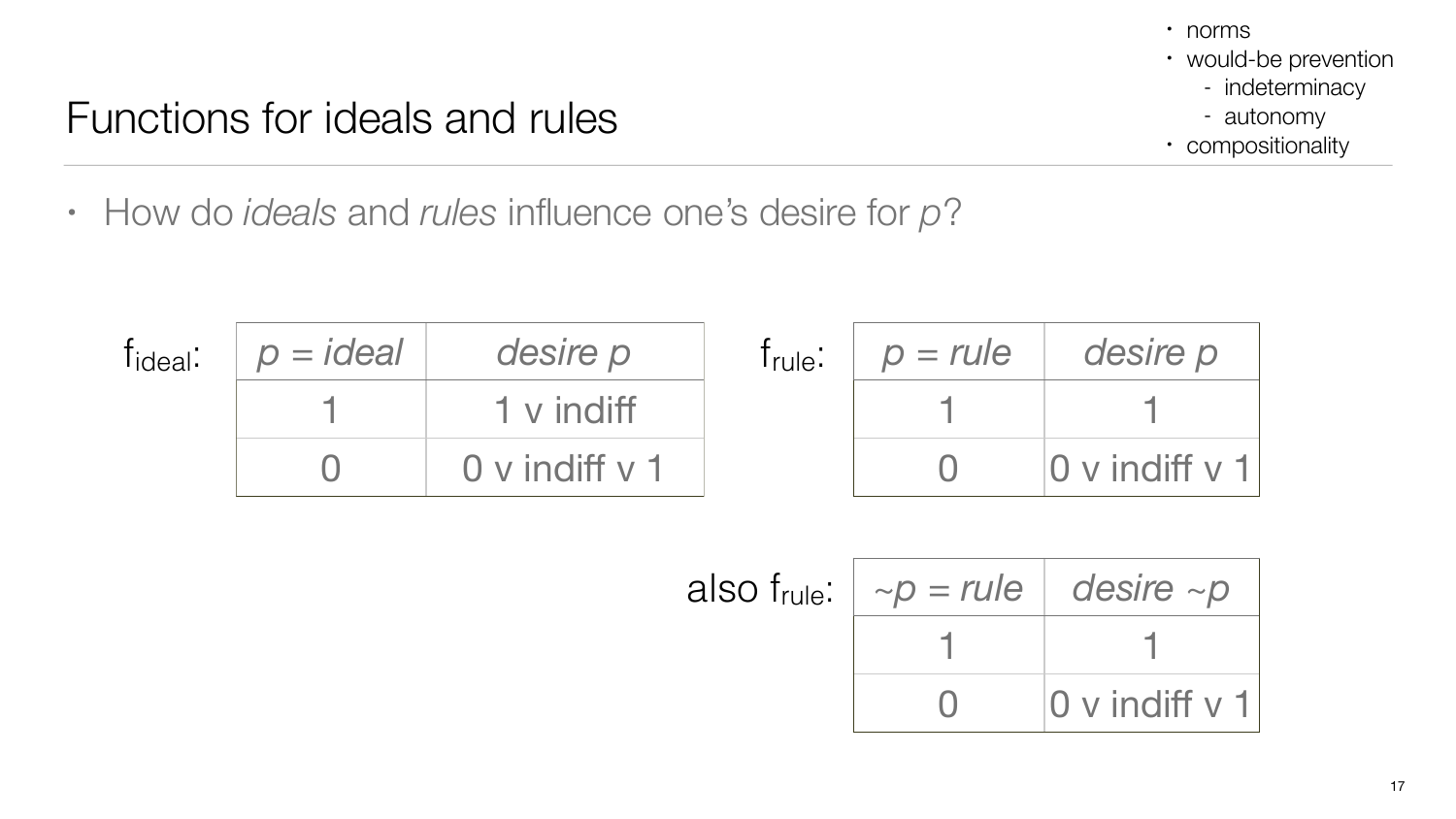# Functions for ideals and rules

• How do *ideals* and *rules* influence one's desire for *p*?











- norms
- would-be prevention
	- indeterminacy
	- autonomy
- compositionality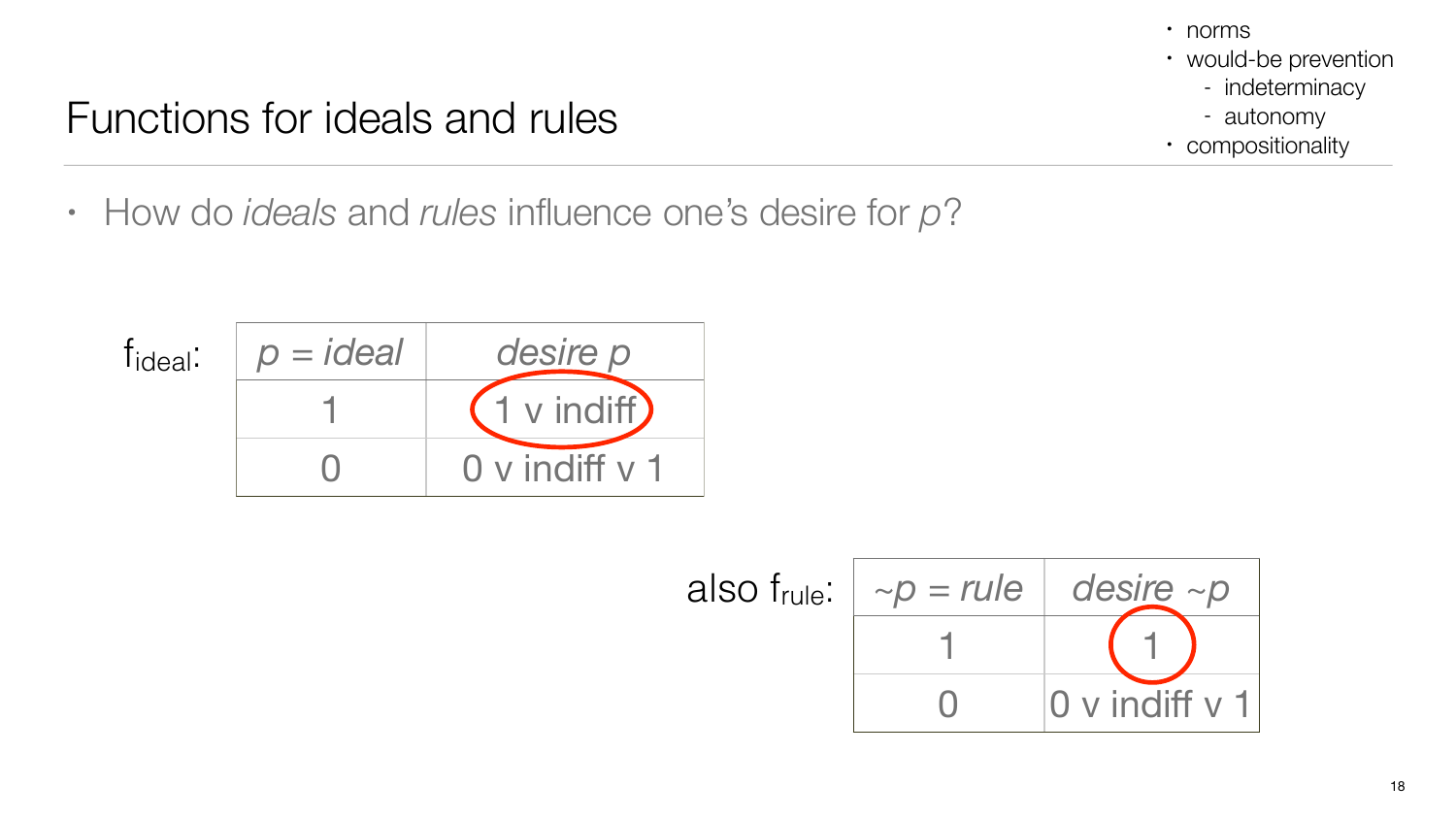# Putting it all together



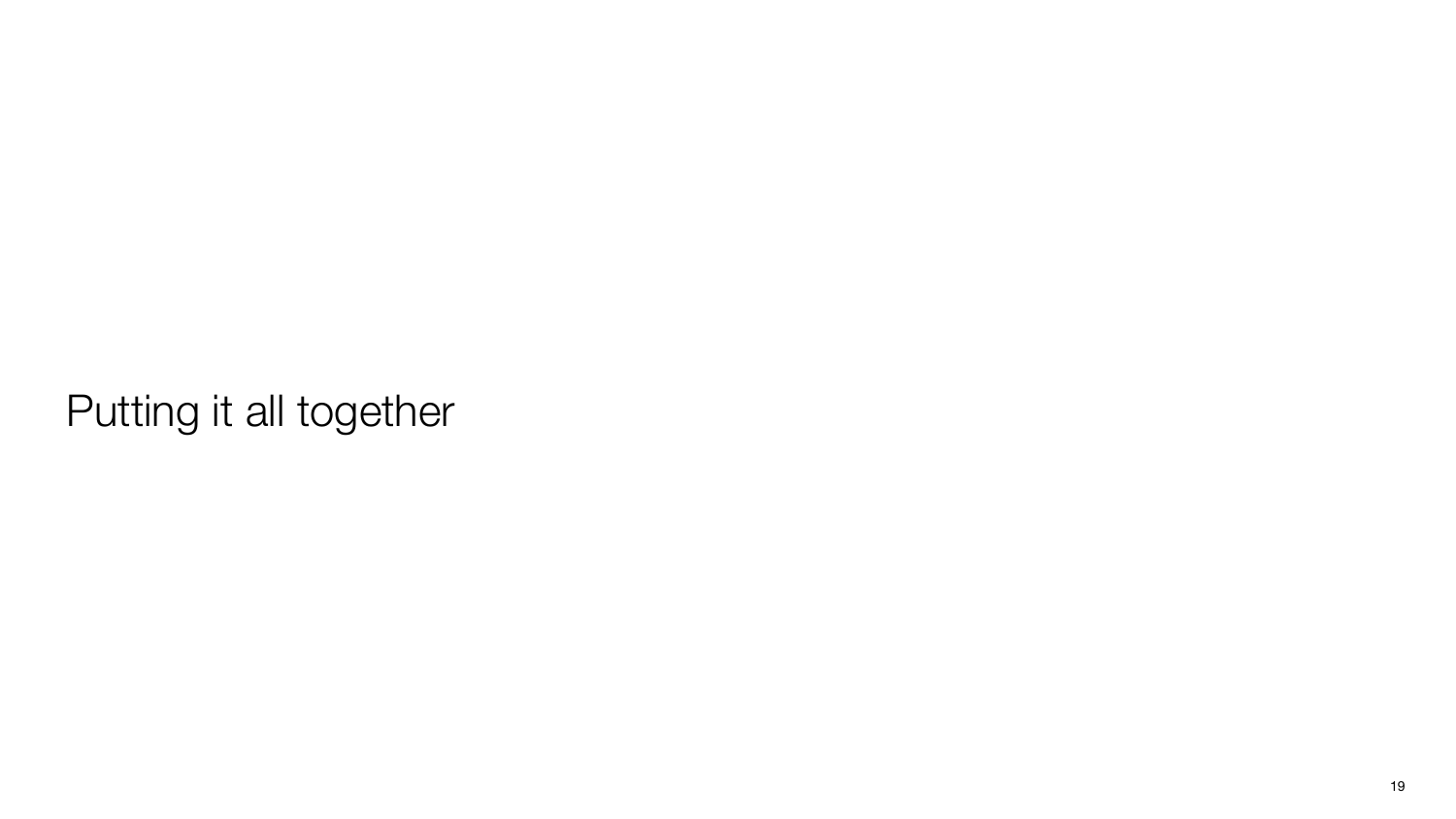D<sub>\$</sub>: whether the CEO desires to make \$ E: whether the event occurs \$: whether the event makes \$

### (1) a. Did the CEO intentionally *help* the environment? "No"





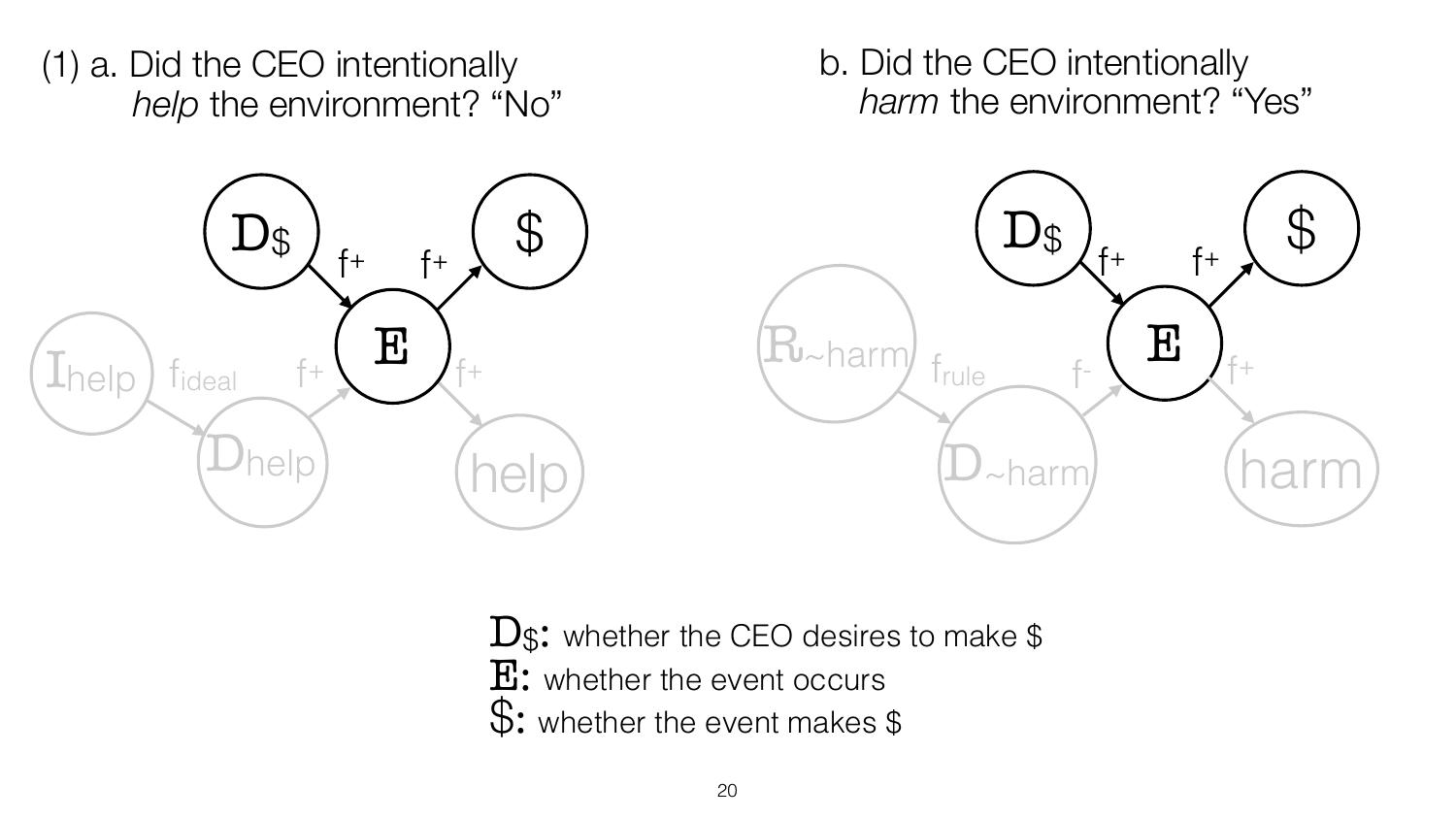Ihelp: whether helping is the ideal Dhelp: whether the CEO desires to help E: whether the event occurs help: whether the event helps



### (1) a. Did the CEO intentionally *help* the environment? "No"



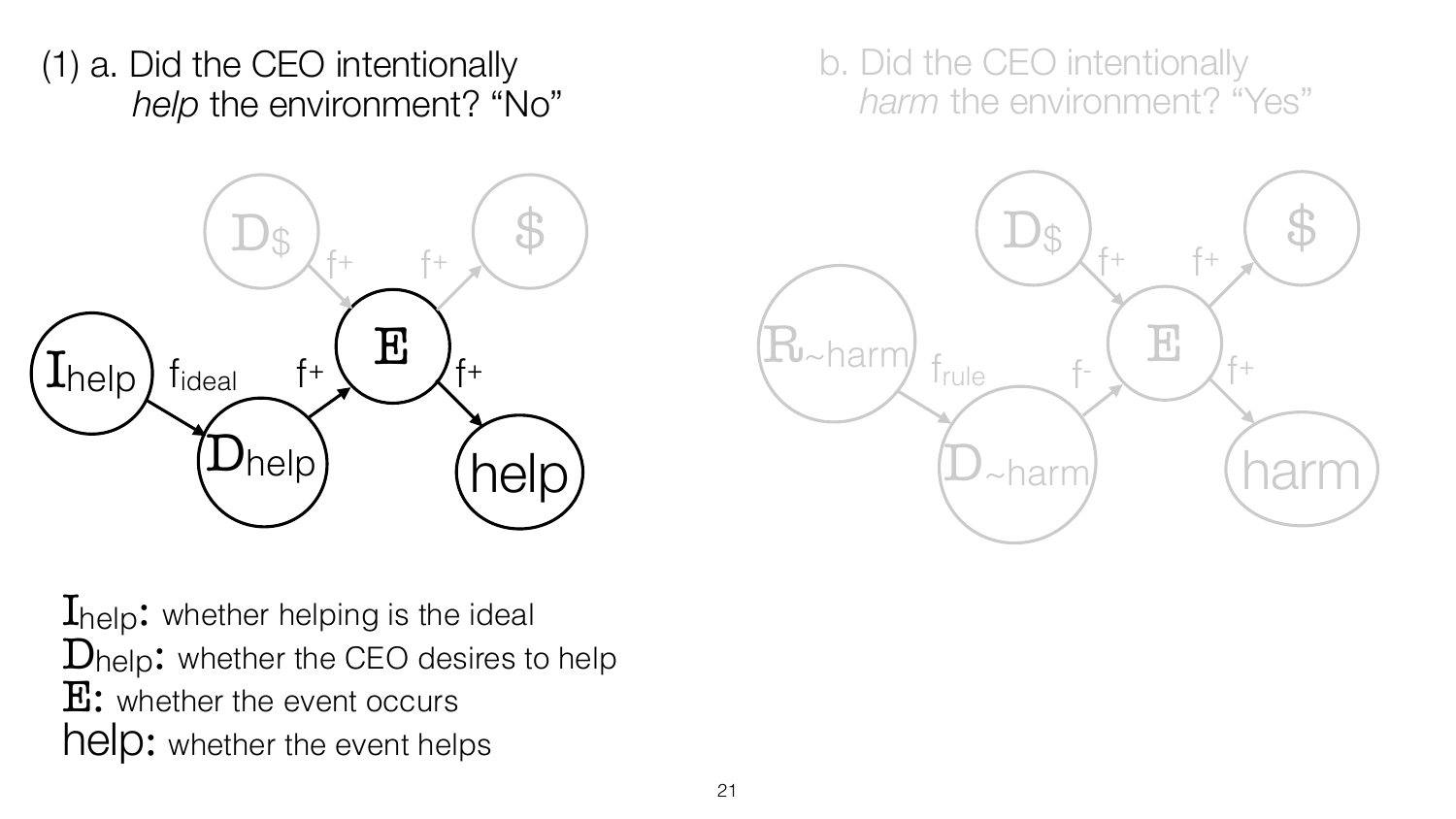D~harm: whether the CEO desires to not harm E: whether the event occurs harm: whether the event harms





#### (1) a. Did the CEO intentionally *help* the environment? "No"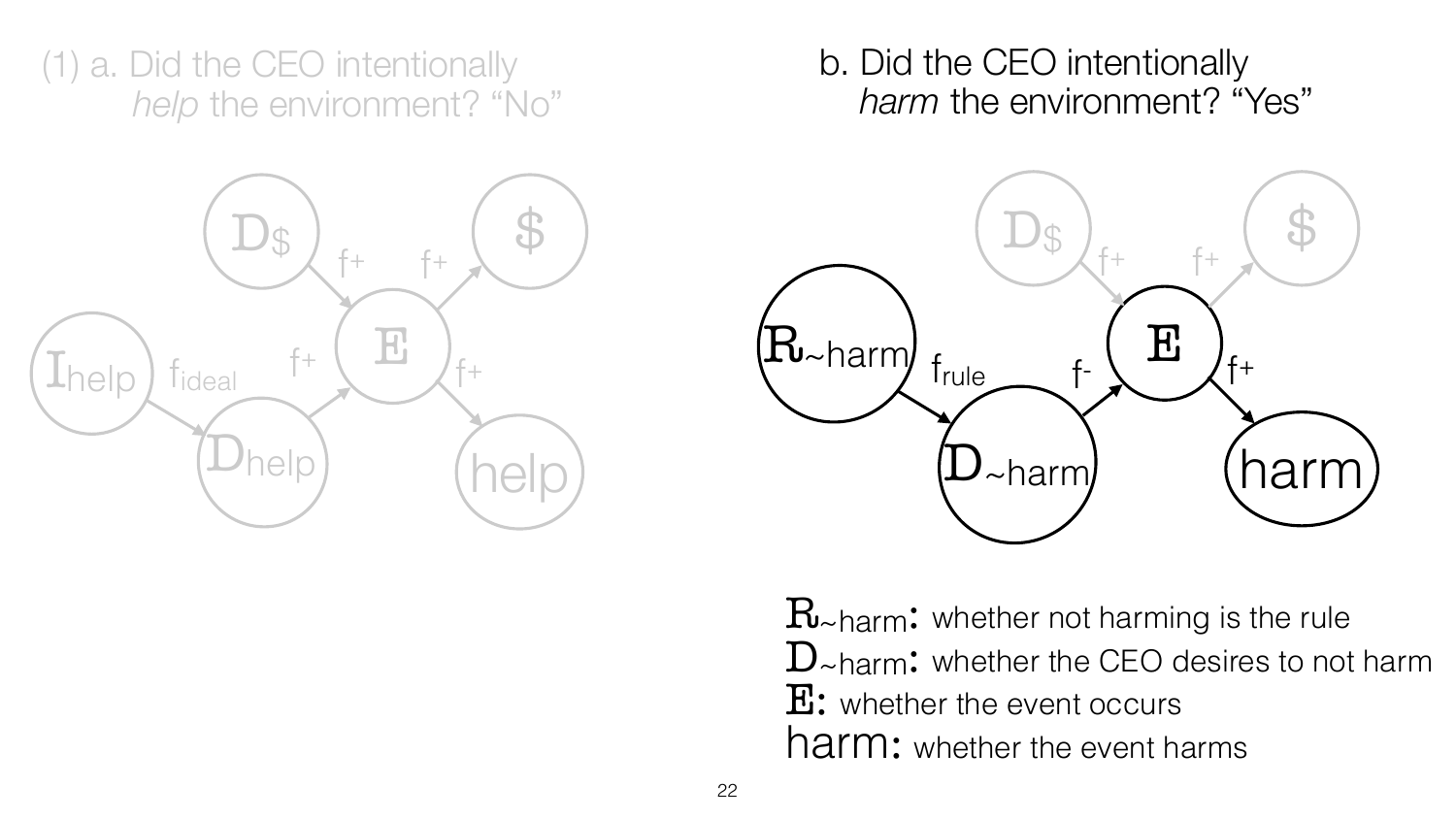





| f <sub>ideal</sub> : | Inelp | Dhelp          |
|----------------------|-------|----------------|
|                      |       | 1 v indiff     |
|                      |       | 0 v indiff y 1 |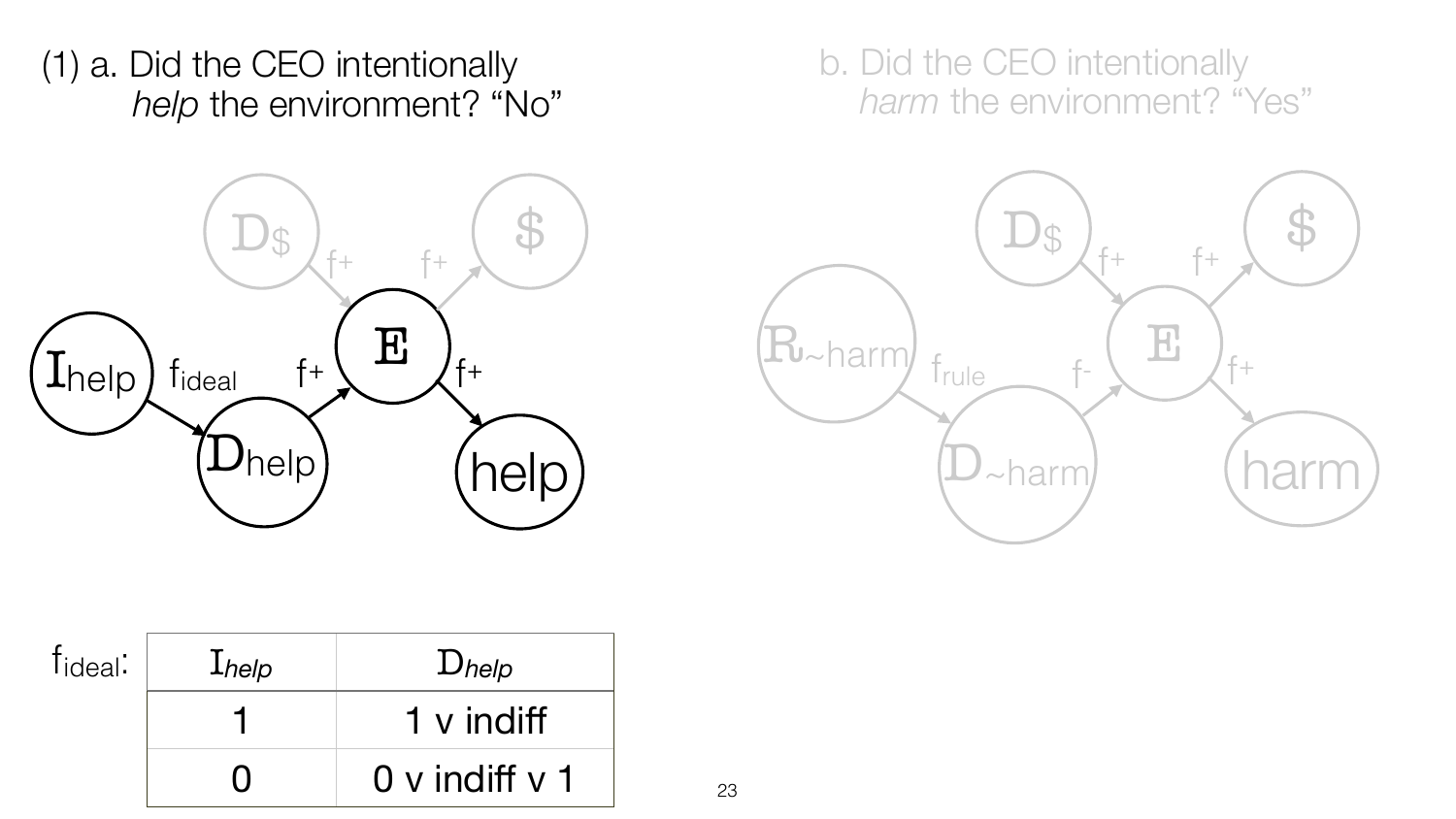

### b. Did the CEO intentionally *harm* the environment? "Yes"

| eal i | <b>Lhelp</b> | $D$ help       |
|-------|--------------|----------------|
|       |              | 1 v indiff     |
|       |              | 0 v indiff y 1 |

T<sub>id</sub>





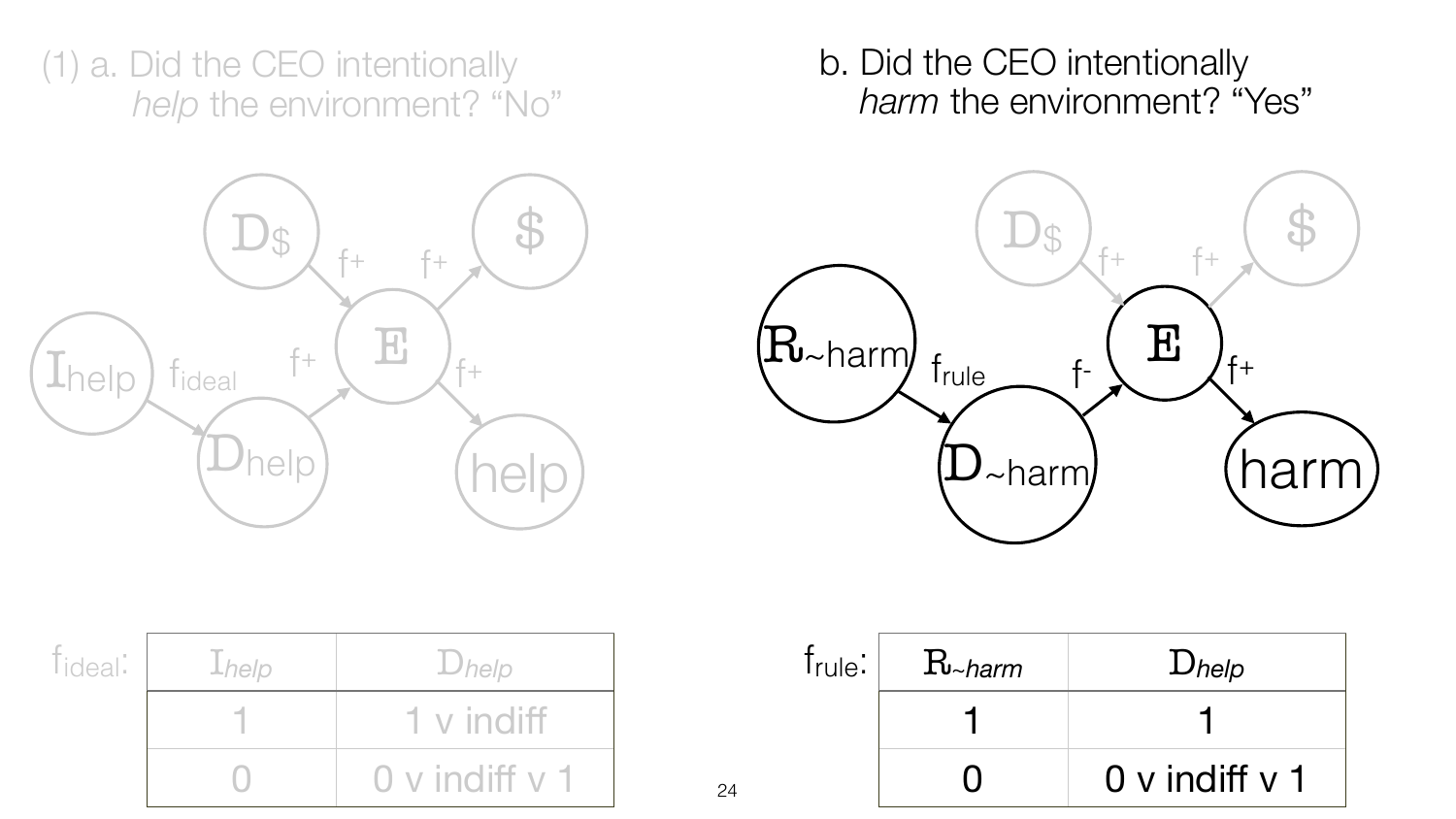### b. Did the CEO intentionally *harm* the environment? "Yes"







1 1

0 0 v indiff v 1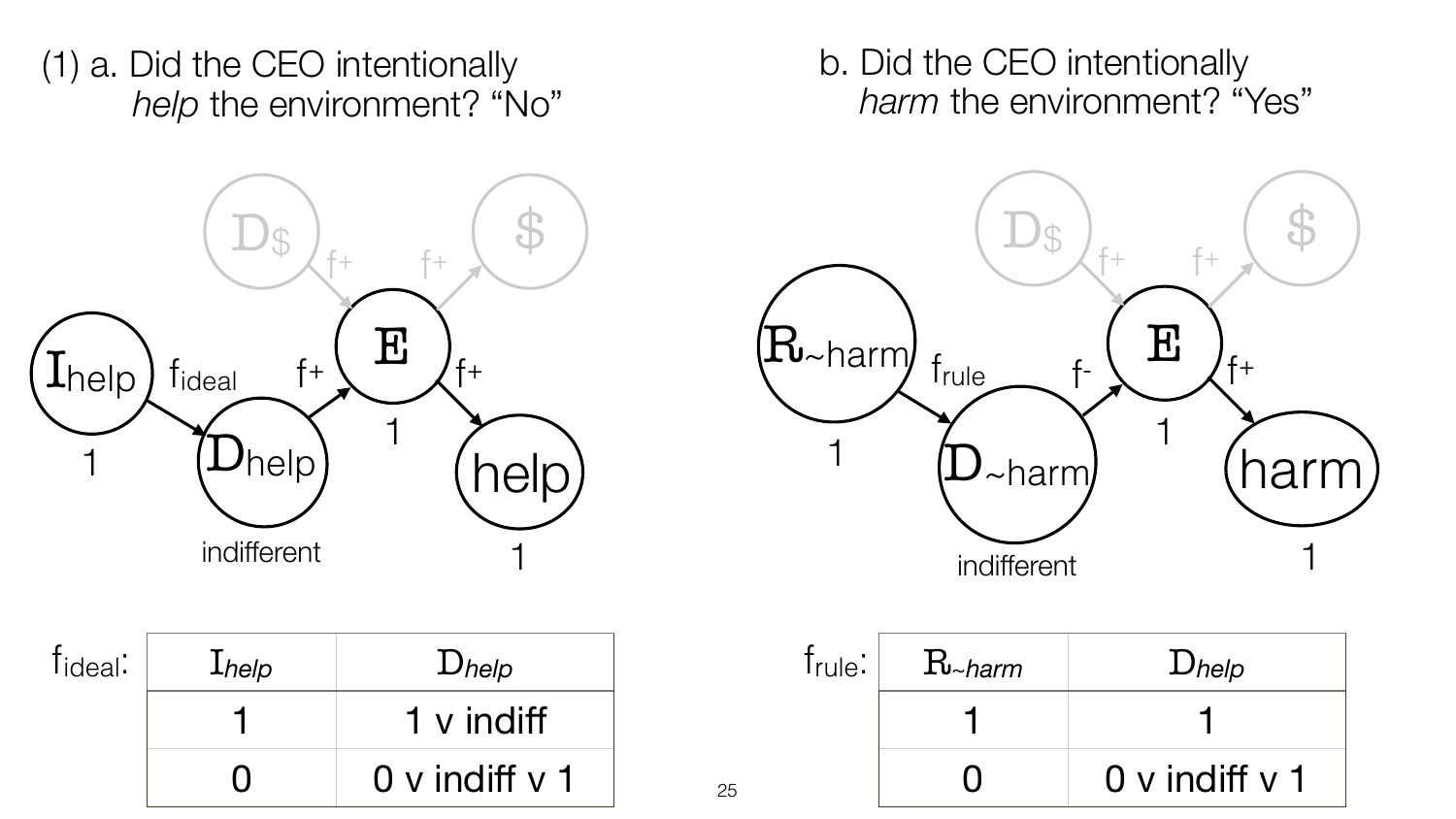### b. Did the CEO intentionally *harm* the environment? "Yes"





0 0 v indiff v 1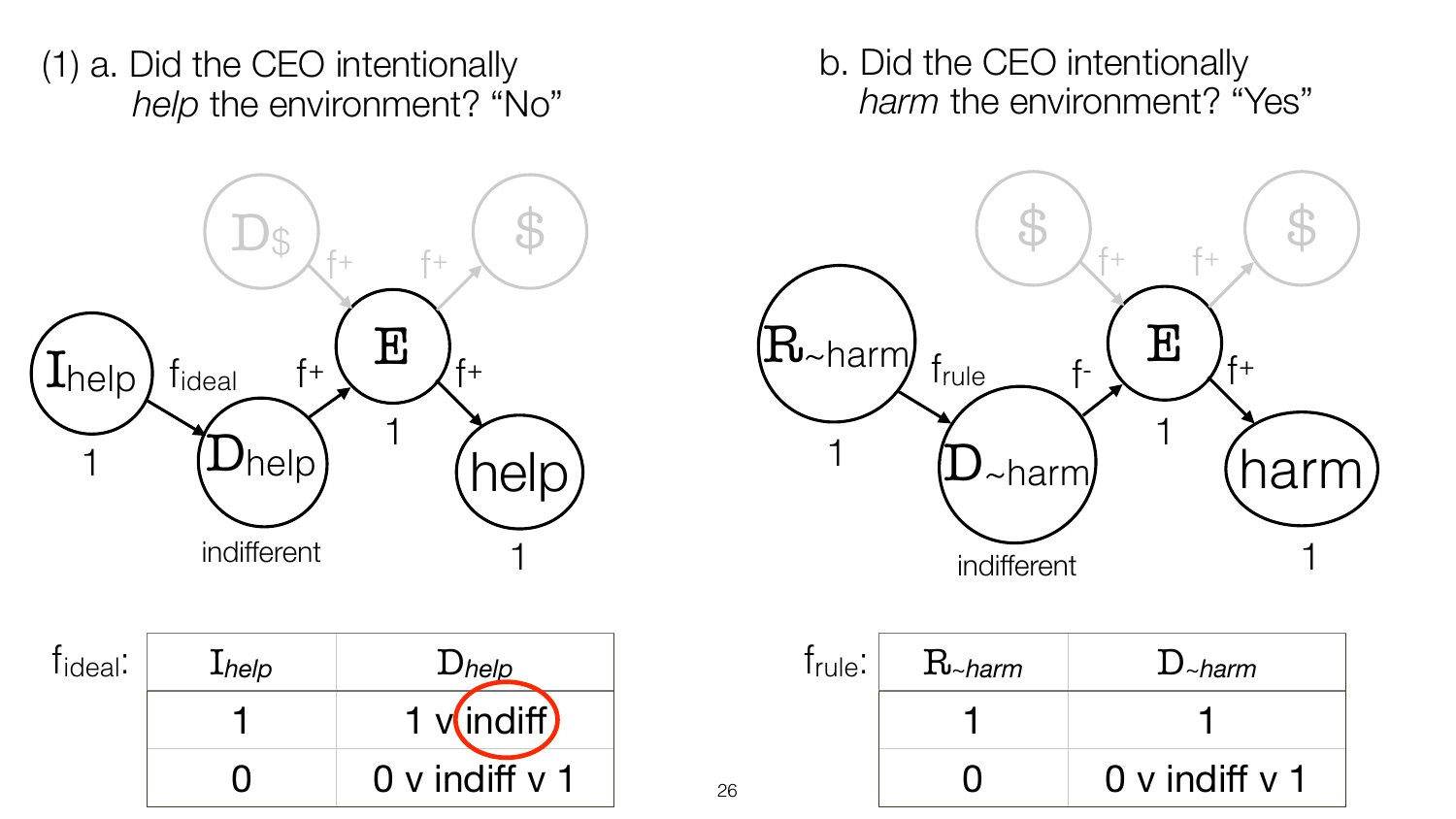

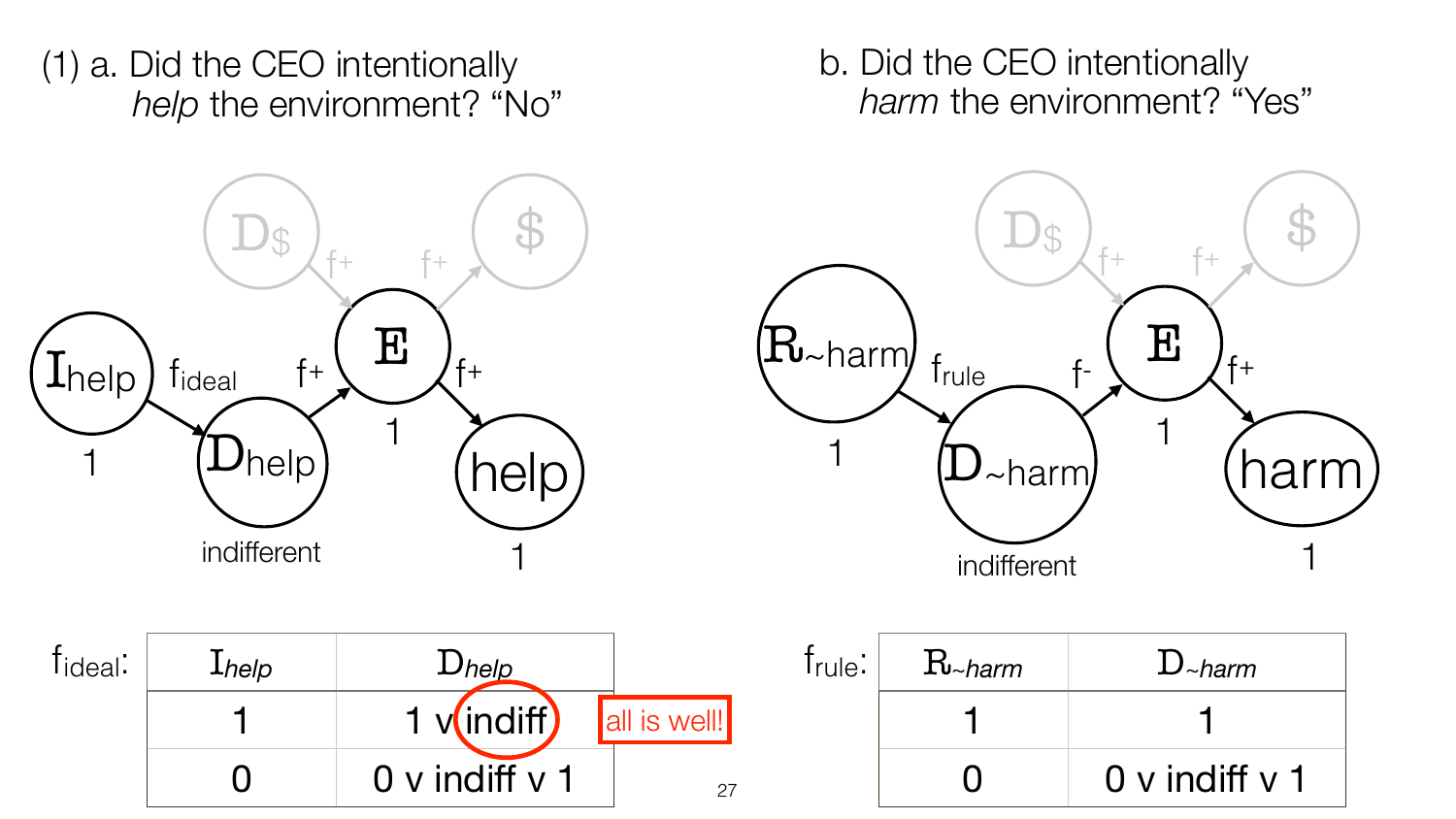

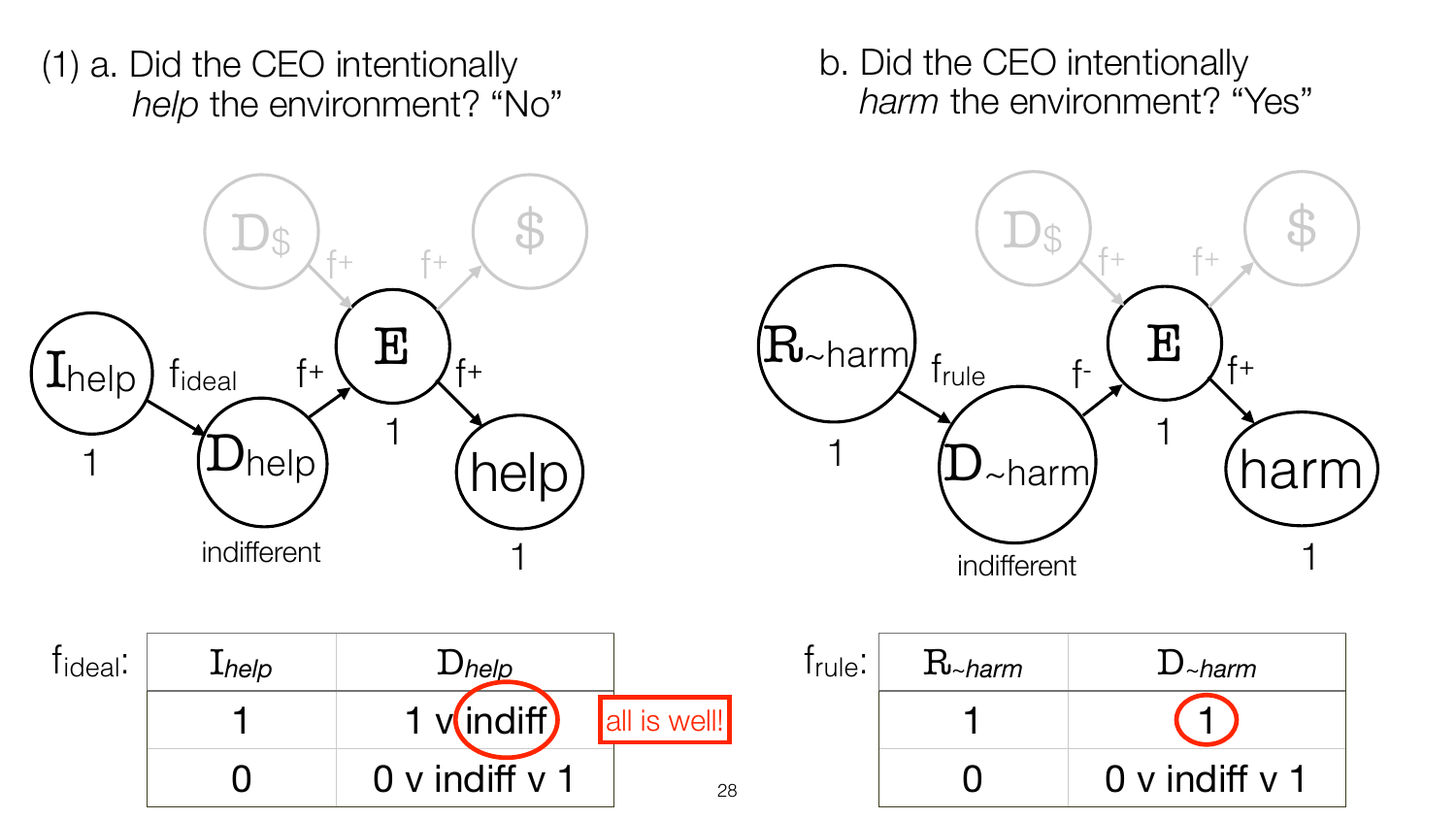

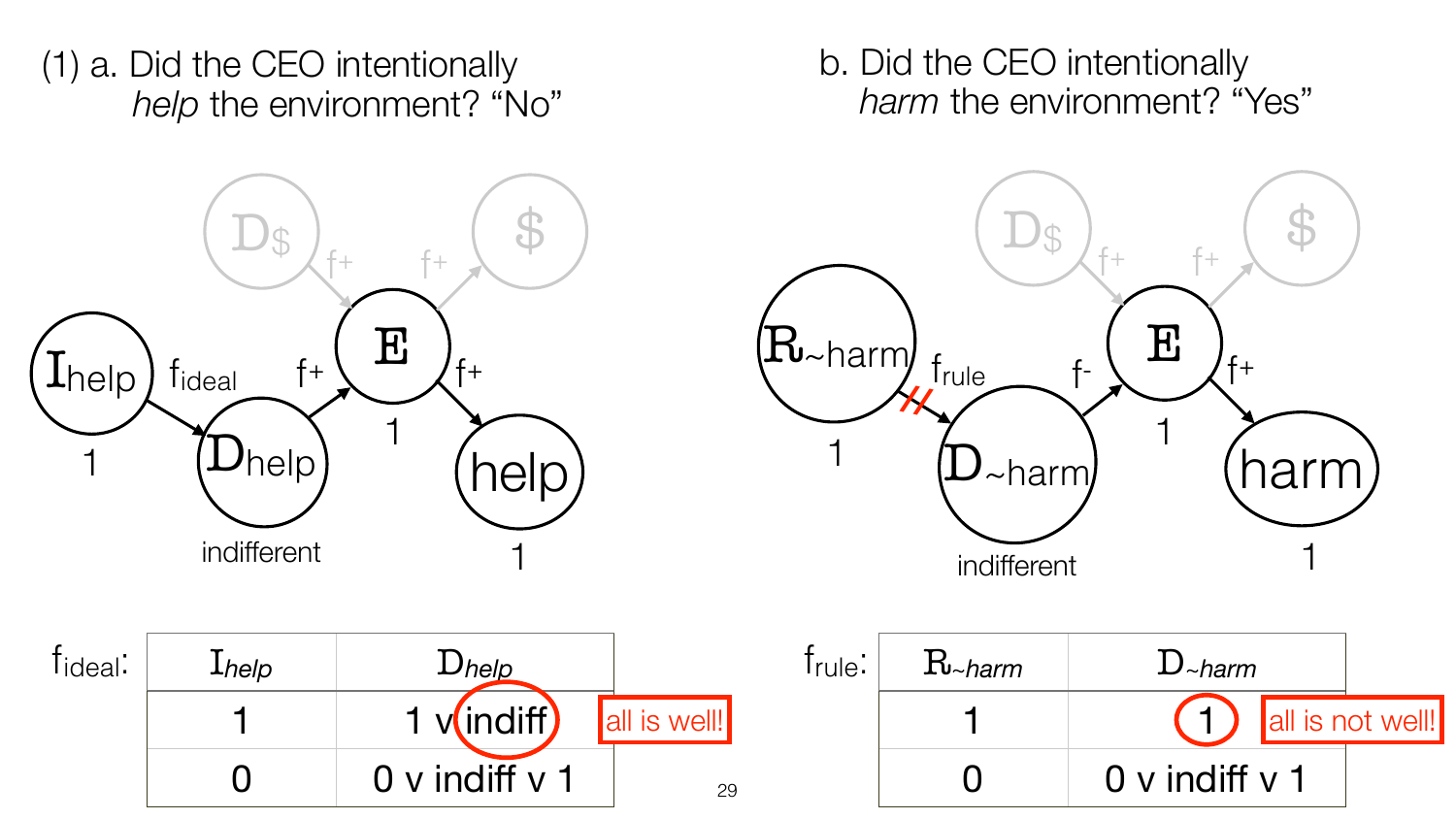

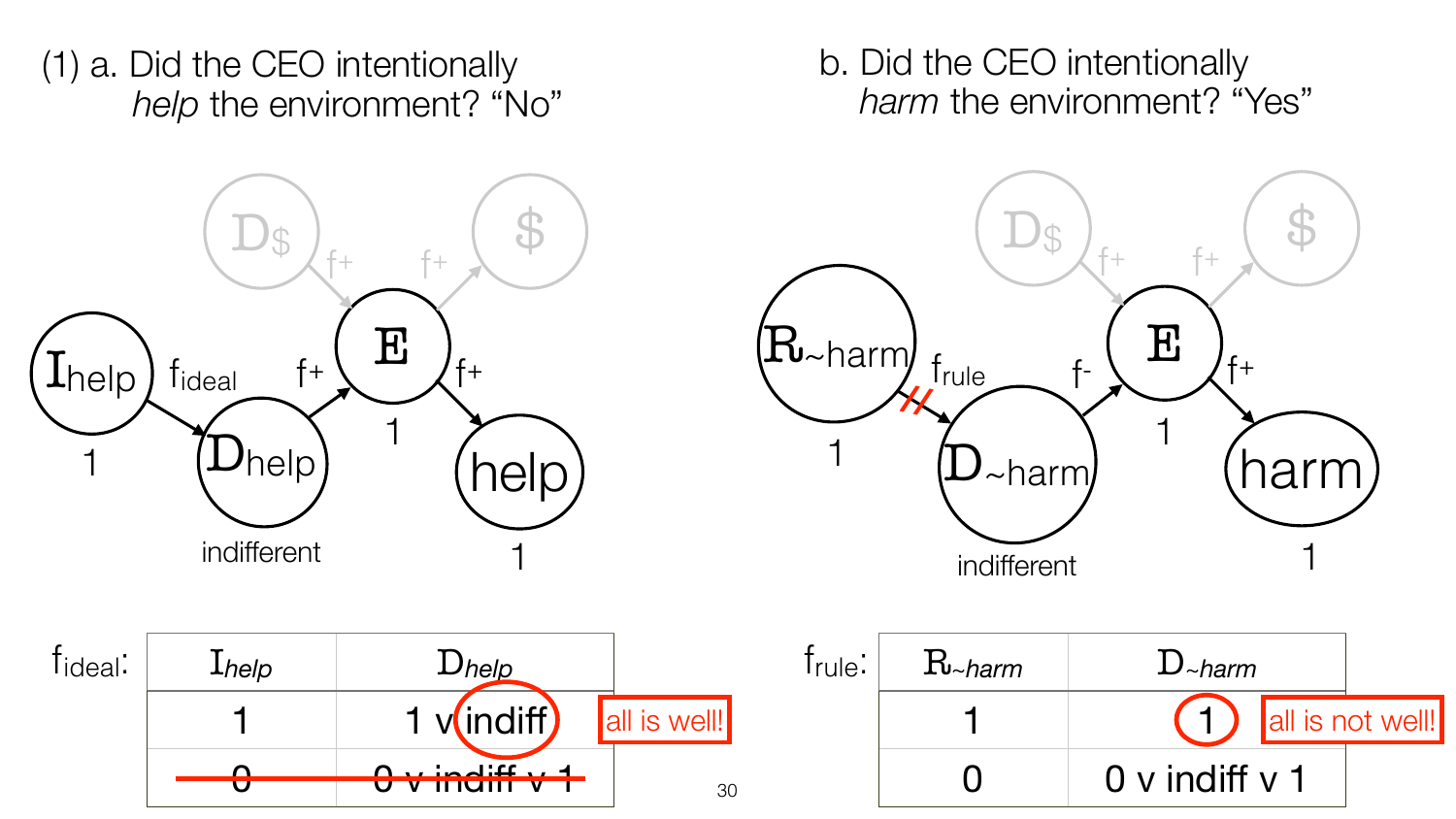# In words:

- norms are represented as either ideals or rules
- would-be prevention
	-
	- autonomy is represented with blocking of rule's influence
- there is compositionality
- *x intentionally p*  not-at-issue meaning: *x* is a would-be preventer for *p* and  $(E) \rightarrow (p)$ at-issue meaning:  $(D_{@p}) \rightarrow E$

### - indeterminacy is represented with competition / local listening / blocking



31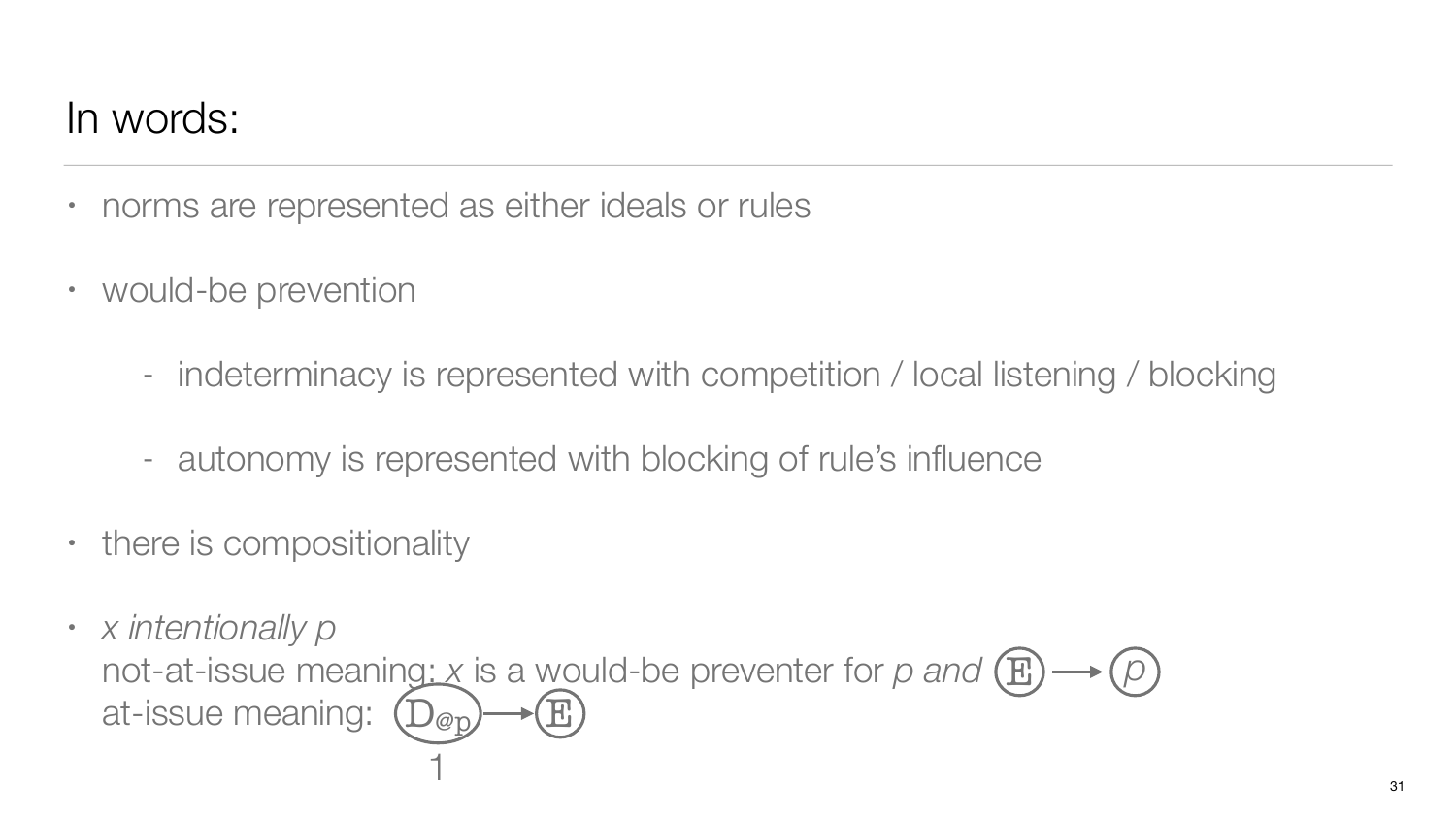# Smoothie scenario (Machery 2008)







(4) a. Did the customer intentionally *get* b. Did the customer intentionally *spend an* 



*a commemorative cup*? "No" *extra dollar*? "Yes"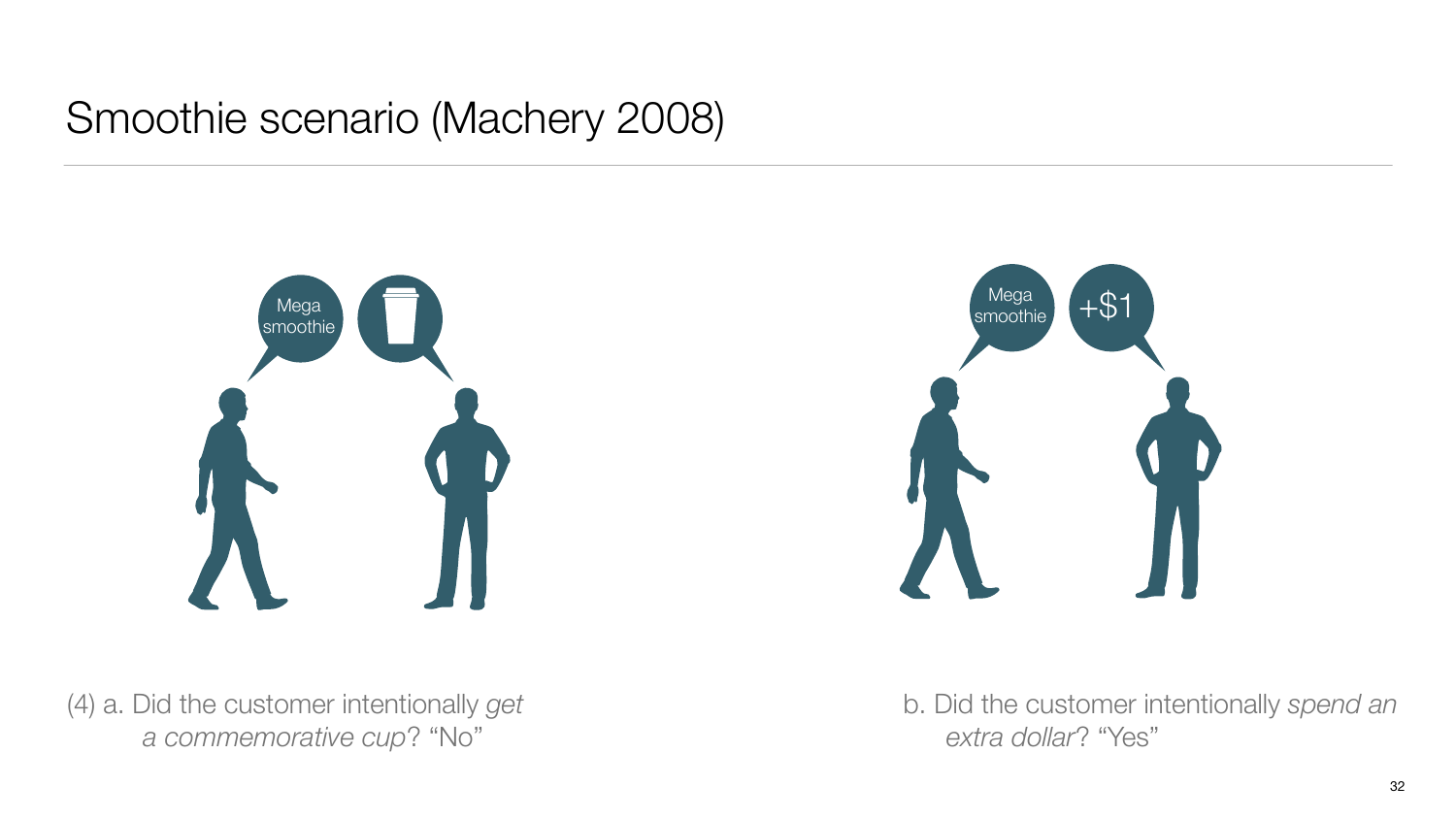# Smoothie scenario (Machery 2008)

(5) a. ??Le client a laissé l'employé lui donner une tasse commémorative. the customer AUX let the-employee him give a cup commemorative

the customer AUX let the-employee him make pay 1 dollar of more

- 'The customer let the employee give him a commemorative cup.'
	- b. Le client a laissé l'employé lui faire payer 1 dollar de plus. 'The customer let the employee charge him a dollar extra.'

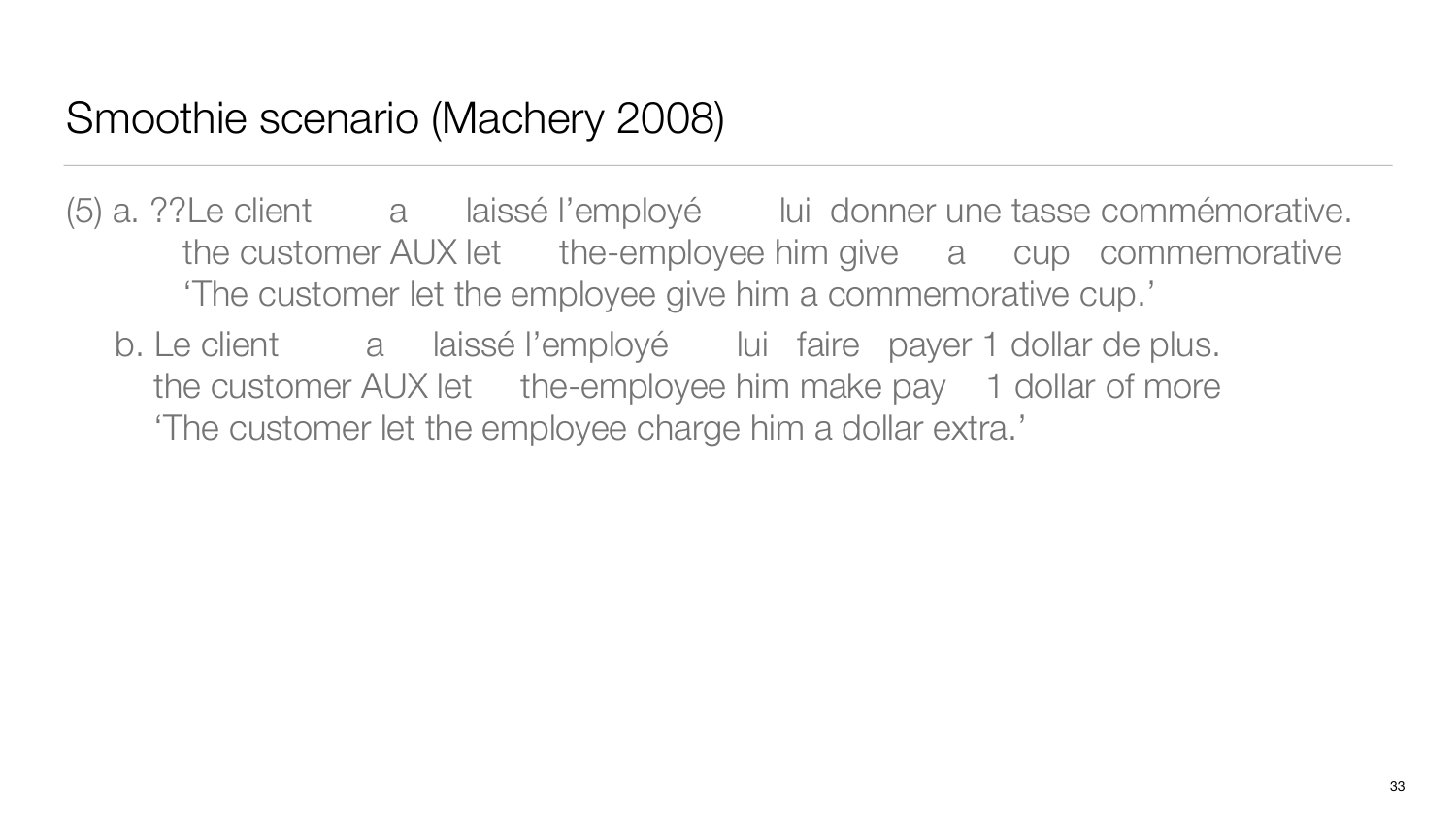### (4) a. Did the customer intentionally get a commemorative cup? "No"



### b. Did the customer intentionally spend an extra dollar*?* "Yes"

| $D_{\rm CC}$ | order Mega |
|--------------|------------|
|              |            |
| indiff       | $0 \vee 1$ |
|              |            |
|              |            |

what we want

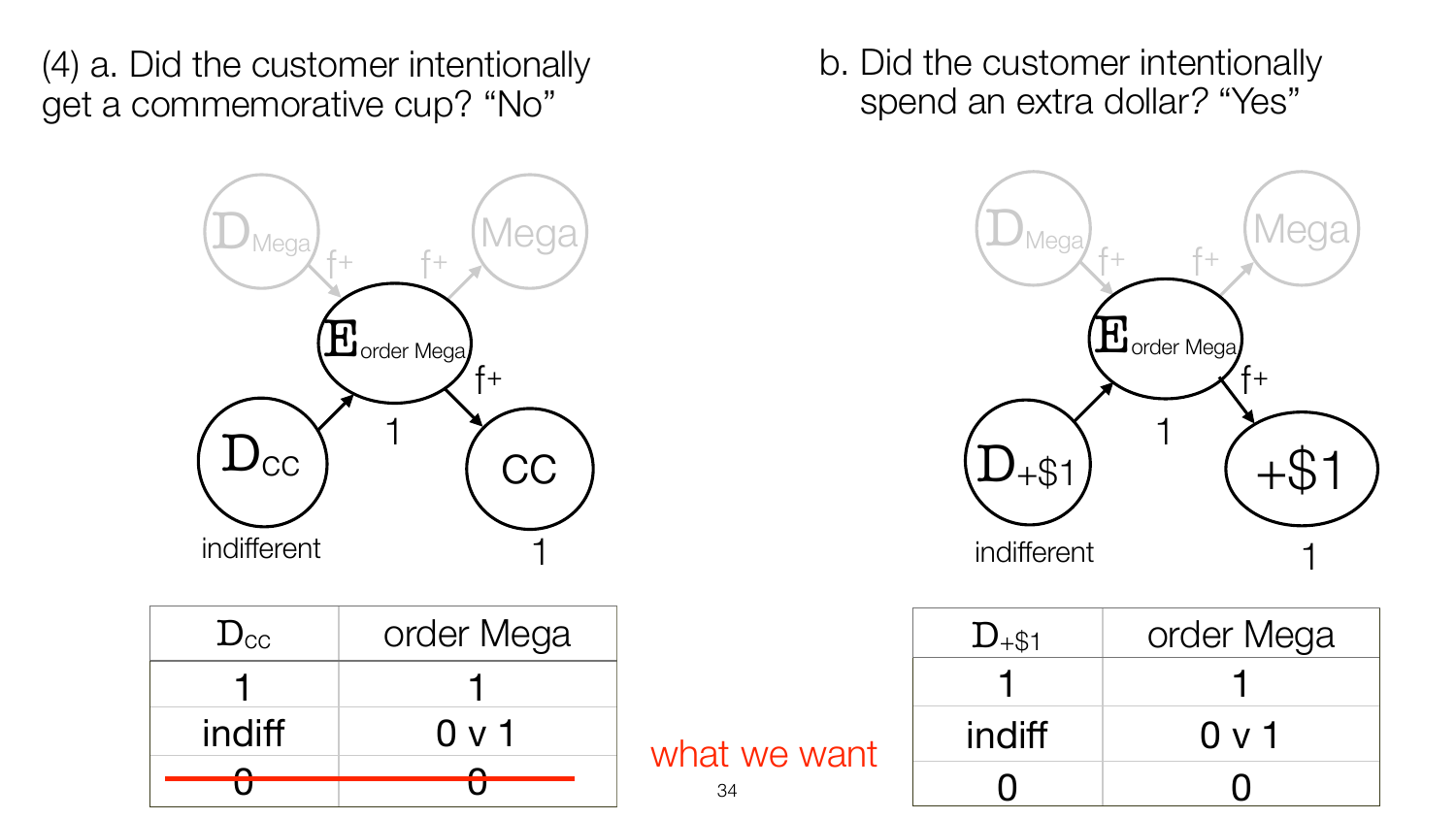#### (4) a. Did the customer intentionally get a commemorative cup? "No"

### b. Did the customer intentionally *spend an extra dollar?* "Yes"



| $D_{\rm CC}$   |
|----------------|
| 1 v indiff     |
| 0 v indiff y 1 |

| $+ $1$         |
|----------------|
|                |
| 0 v indiff v 1 |

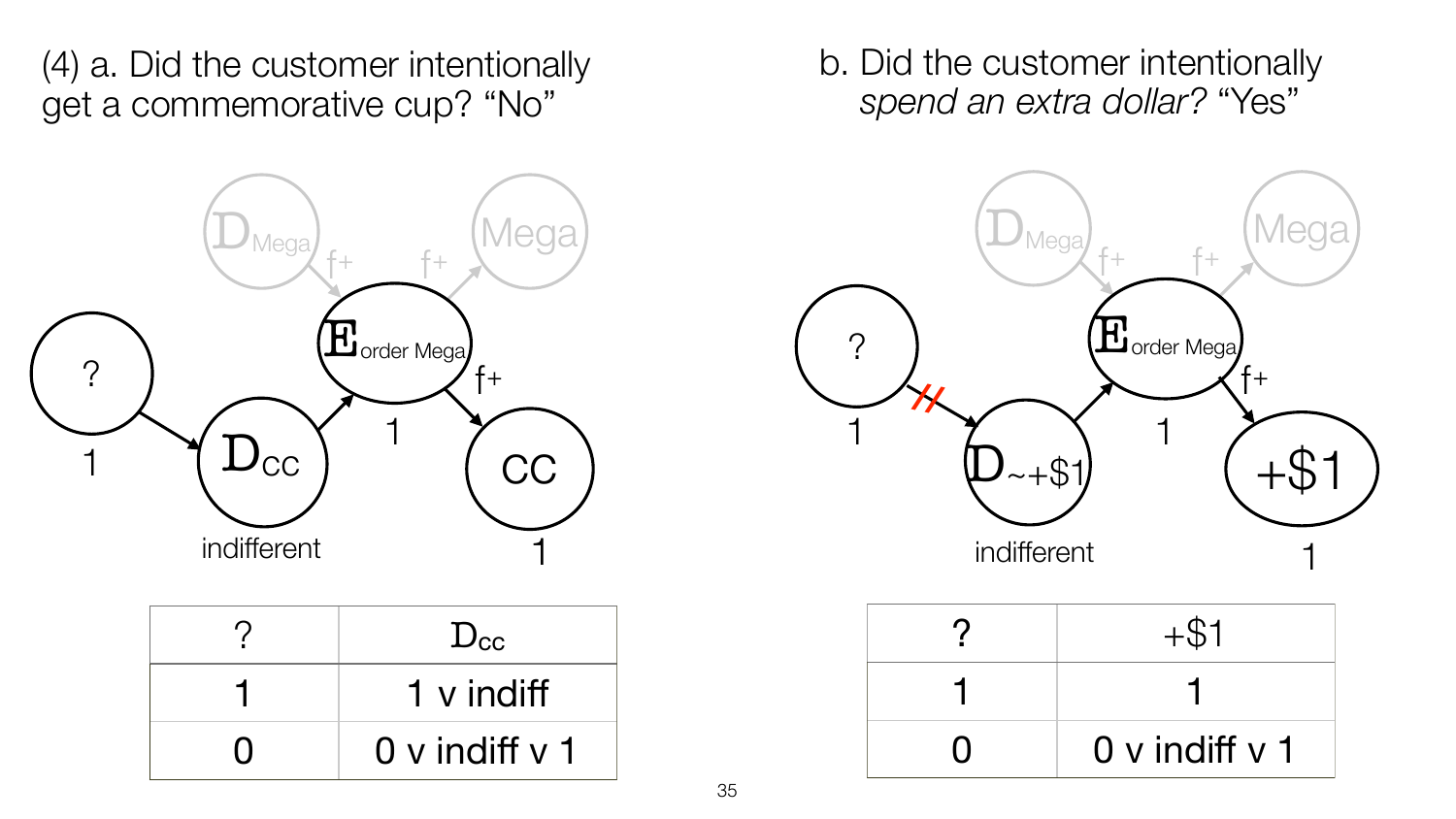# Conclusion and closing thoughts

• Our framework uses a *local listening*/competitive causal model, the idea that

• We think this framework is promising - other scenarios need to be tested

- the agent is a *would-be preventer*. Compositionality is upheld.
- 
- Predictions for smoothie case: environmental / spendathon
- nodes!

• A tweak to the representations given here: Where should norms (rules and ideals) be formally located? They must be the functions rather than the



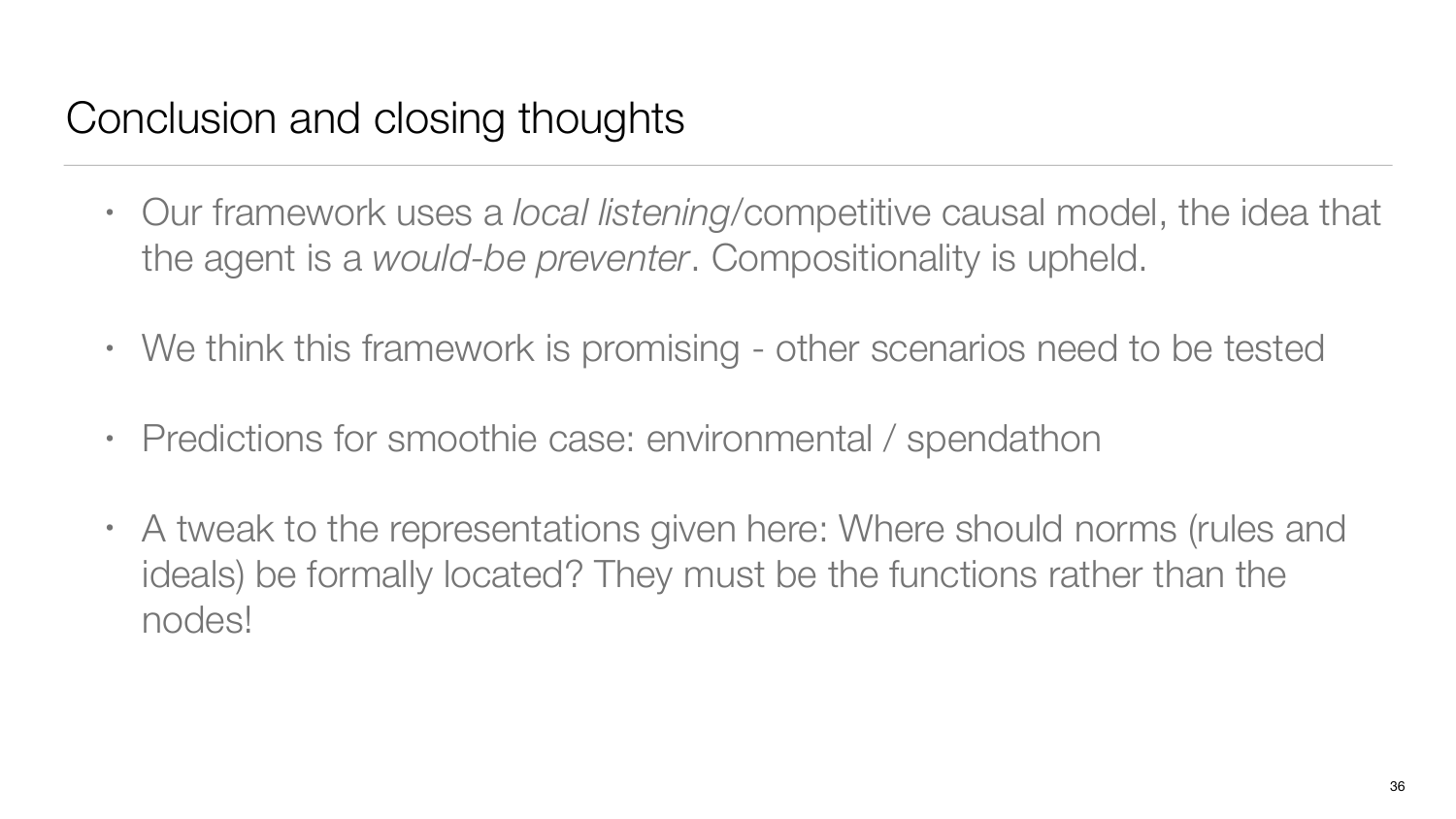# Thanks / merci !